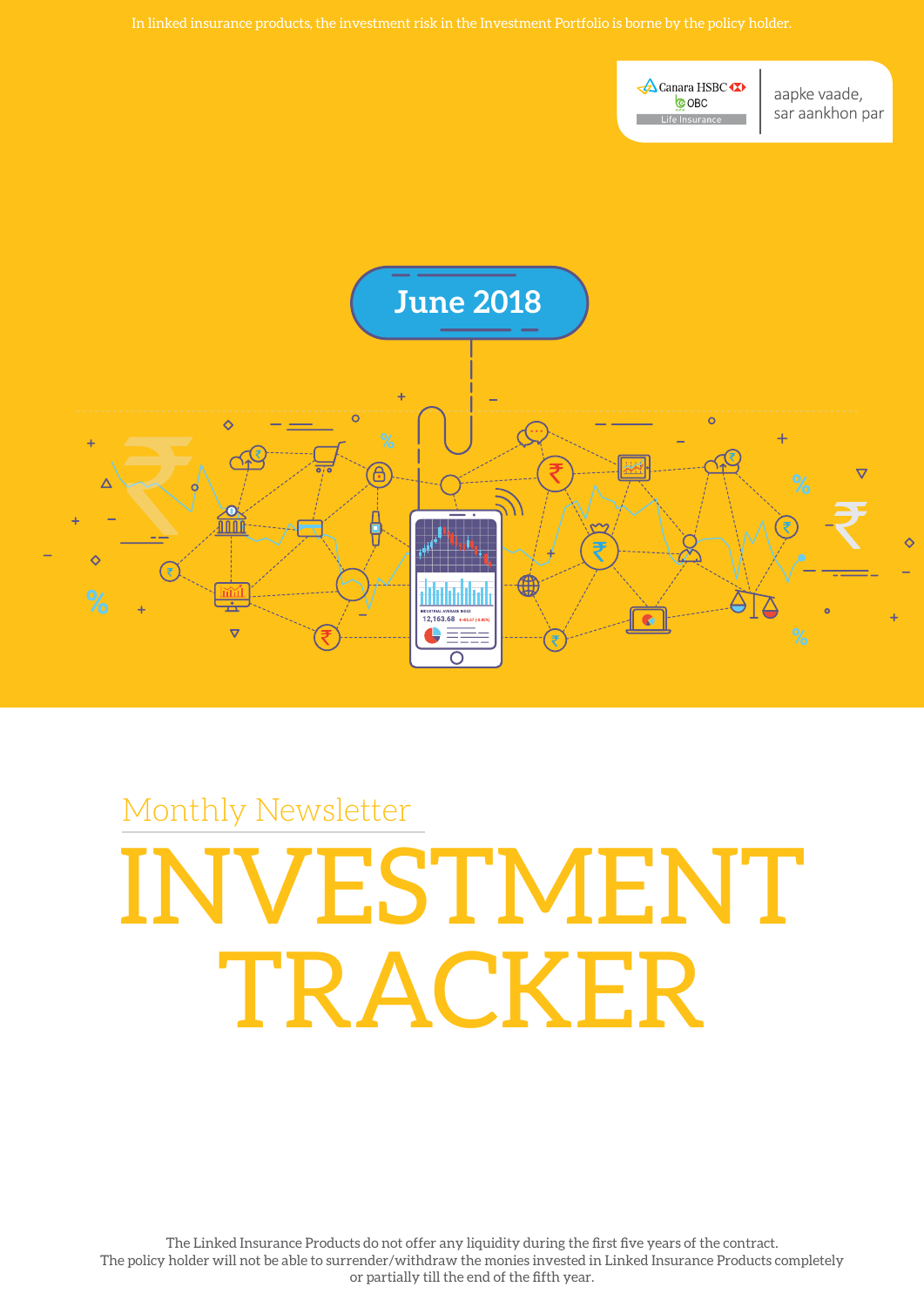

Page 3 From the CIO's Desk

Page 4 Unit Linked Equity Fund

Page 5 Unit Linked Equity II Fund

Page 6 Unit Linked Growth Fund

Page 7 Unit Linked Growth II Fund

Page 8 Unit Linked Growth Plus Fund

Page 9 Unit Linked Balanced Fund

Page 10 Unit Linked Balanced II Fund

Page 11 Unit Linked Balanced Plus Fund

Page 12 Unit Linked Debt Fund

Page 13 Unit Linked Debt Plus Fund

Page 14 Unit Linked Liquid Fund

Page 15 Unit Linked NAV Guarantee Fund

Page 16 Unit Linked Pension Growth Fund

Page 17 Unit Linked India Multicap Fund

Page 18 UL Emerging Leaders Equity Fund

Page 19 Discontinued Policy Fund

Page 20 Pension Discontinued Policy Fund

Page 21 Policyholders Unclaimed Fund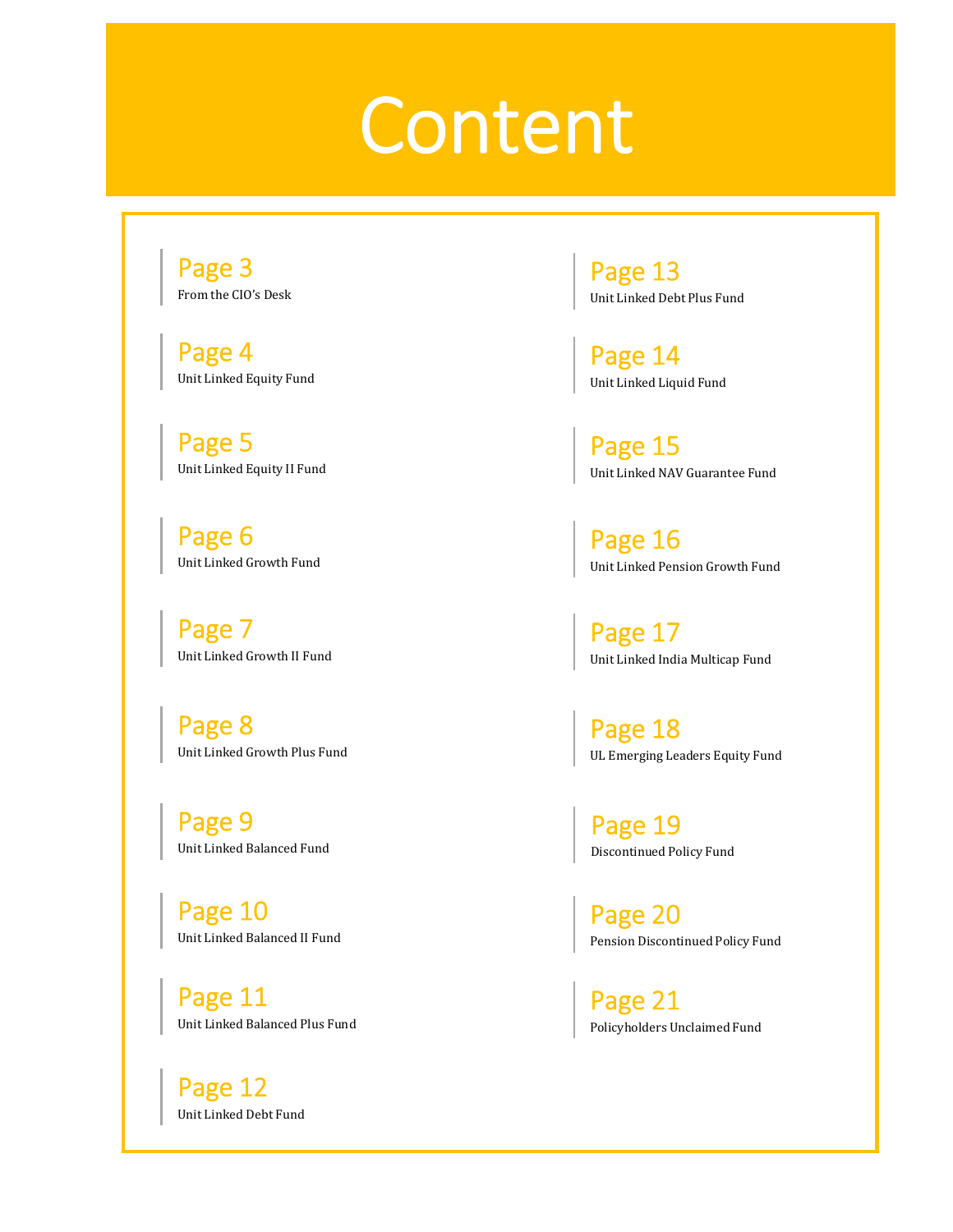

Anurag Jain

# From the CIO's Desk

## **Market commentary – June 2018**

Equities, after delivering a healthy 29% return in CY 2017(Nifty 50) is taking a breather and consolidating at current levels in the first half of 2018. However, there has been a significant correction in the mid and small cap space over the past few months. Budgetary announcements, higher commodity prices, global events and election‐heavy calendar led volatility is leading to interim breaks in the equities rally. We believe that the lull in the stock markets is an opportunity to add exposure to quality companies as the Indian economy has good long-term growth drivers in place; these being a) recovery in domestic manufacturing and construction, b) strong 2018‐19 outlook for rural consumption, after a prolonged lull, c) expected bounce back in earnings growth, d) NPA recognition cycle nearly ending, and f) a pick‐up in capacity utilisation, which should be a precursor to private capex revival.

Amid rising crude prices, weakening USD/INR and global trade concerns, the BSE‐30 index and Nifty index ended flat in June 2018. BSE Mid‐cap. and BSE Small‐cap. indices fell about 4% and 7% respectively. Flows from domestic investors continue to be strong, with domestic institutions net buying of Rs. 14,500 crores (approx.) of equities during June 2018, offsetting foreign institution selling to the tune of Rs. 4,300 crores (approx). Leading indicators of improving growth metrics of Indian economy continue to get stronger with multi‐year high auto sales, improving GST collection, rising credit growth, improving profitability of Indian corporates, etc. The monsoon forecast also remains good with precipitation at 97% of long‐period average along with early onset. This bodes well for the Farm and the Rural sector as this will be the third consecutive year of good rains. The risk on the horizon seems to be emanating from higher crude prices and the US President's threats to intensify trade wars, which can impact global growth.

The macro economy is slightly challenged with consumer price inflation, though under control, rising to 4.87% in May 2018. Rupee depreciated to Rs. 68.5/US\$ compounding the impact of rising crude prices and impacting foreign inflows. Imported inflation from the rise in commodity prices and depreciating currency remains a risk. In this backdrop, the indicative interest rates (10‐year Government securities) remained around 7.9% rising from 7.4% at the start of FY 2018‐19. The RBI in its latest policy meet increased the repo rate by 25 bps while maintaining a 'neutral' stance while underpinning upside risks in inflation. We believe that the best of interest rate cycle is behind us and going forward directionally, interest rates would remain range‐bound with upward bias. Our endeavor is to maximize returns in this challenging environment by investing in high interest yielding securities.

In our view, Financial Year 2018‐19 will be a year of contrasts between steadily accelerating growth and worsening macro stability as inflation, current account deficit, fiscal deficit and interest rates inch up with rising crude oil prices and fiscal consolidation taking a pause. We are witnessing GDP growth recovering to 7.7% in 4QFY18 and expected to accelerate further, driven by fiscal stimulus from the Government. In our view, however, volatility is likely to be the flavor of 2018‐19, with five state elections to be held by January 2019, and the general elections due by May of next year. Also, the US Federal Reserve's policy moves would dictate the flow into or redemption from riskier assets such as emerging market equities. We believe that this would be a good time to gradually invest with a long‐term horizon. Regular, systematic and disciplined investments made during volatile times tend to earn higher returns in the longer term.

Our investment philosophy is based on a disciplined and structured approach of doing research and investing. It includes undiluted focus on fundamental research to identify high-quality businesses, having strong corporate governance framework that will create sustainable value for their shareholders. We employ great rigor and effort in identifying good companies and businesses and holding onto those investments for long periods. The objective is to build a portfolio of companies that will grow and become big over time and in the process generate superior returns.

After seeing the volatility in the markets in recent times, one may be tempted to cash out of the market‐linked investments and wait for markets to stabilize. We would suggest that "time in the market is more important than timing the market" to generate good returns over a long‐term period. Trying to time the market leads to negative surprises generally and investing on a regular basis is the best investment strategy. Regular investing in times like these leads to purchase of equities at attractive levels and generates superior returns over medium to long term.

*Data Sources: The factual information mentioned above pertaining to market performance has been taken from National Stock Exchange (NSE) website, CRISIL Customized debt index, Reserve Bank of India (RBI) NDS‐OM, and Bloomberg.*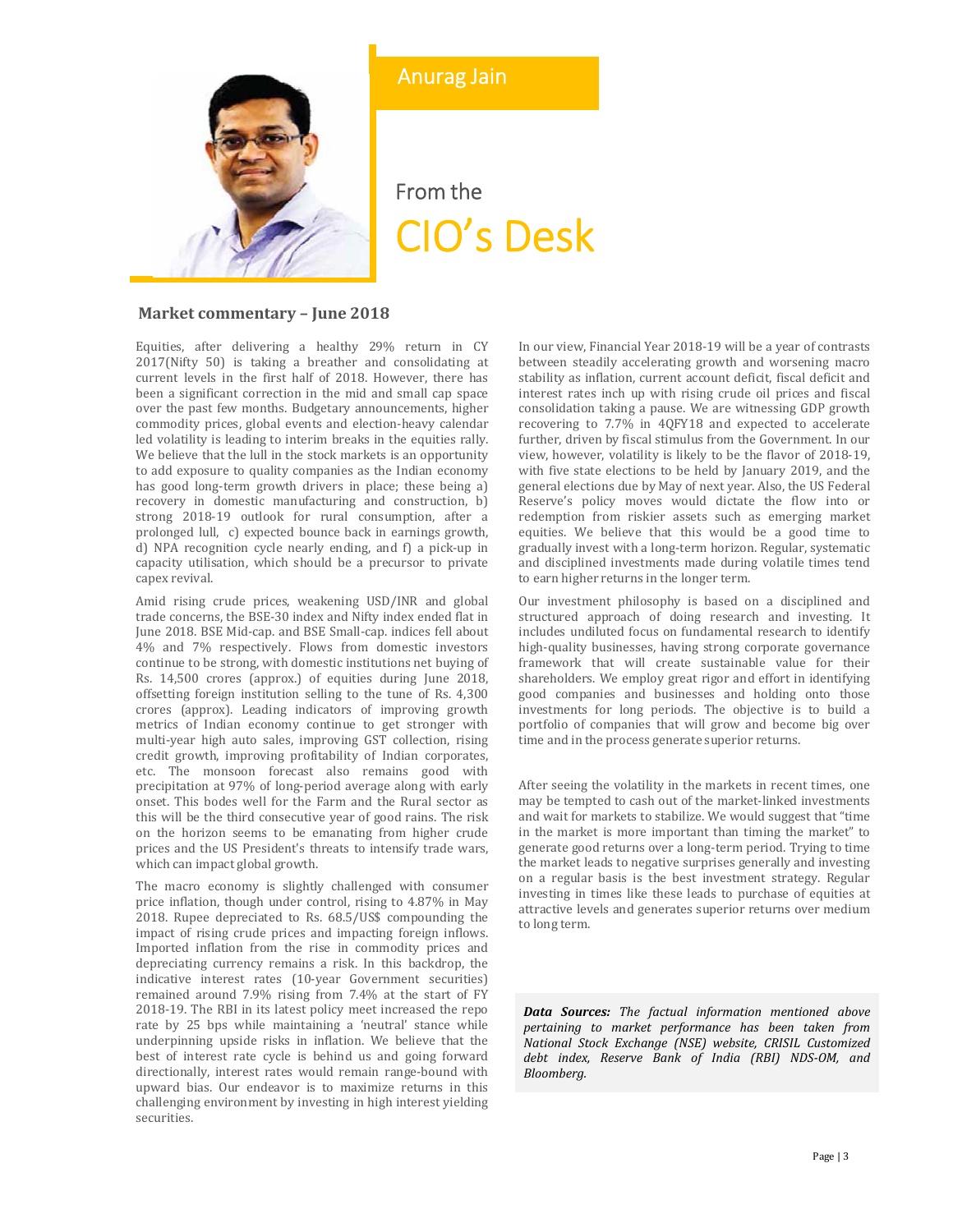# **Equity Fund**

#### **DATE OF INCEPTION: 16TH JUNE 2008**

| <b>Risk Profile -High</b>             |                   |                   | NAV as on 30th June 2018: 24.8991   |               |
|---------------------------------------|-------------------|-------------------|-------------------------------------|---------------|
|                                       | <b>Actual</b>     | $AUM^{\hat{}}$ in | Top 10 Holding as on 30th June 2018 | $\frac{0}{0}$ |
| <b>Asset Allocation Pattern</b>       | <b>Allocation</b> | Rs. Crore         | Equity                              | 99.           |
| $ 60\% - 100\%$                       |                   |                   | <b>HDFC Bank Ltd</b>                | 6.8           |
|                                       | 99.1%             | 738.7             | Reliance ETF Bank BeES              | 6.2           |
| Equity and Equity Related Instruments |                   |                   | Tata Consultancy Services Ltd       | 5.5           |
| $ 0\% - 40\% $                        |                   |                   | Infosys Ltd                         | 5.4           |
|                                       | $0.9\%$           | 6.8               | Maruti Suzuki India Ltd             | 4.9           |
| Money Market Instruments and Others   |                   |                   | Reliance Industries Ltd             | 3.7           |
|                                       |                   |                   | YES Bank Ltd                        | 3.6           |
| Total                                 | 100.0%            | 745.5             | Hindustan Unilever Ltd              | 3.5           |
|                                       |                   |                   | $L = L = L = L = L$ $L = L = L$     | $\Omega$      |

#### **FUND PERFORMANCE AS ON 30th June 2018**



- 
- $\blacksquare$  Computer programming, consultancy and related activities
- $\blacksquare$  Manufacture of motor vehicles, trailers and semi-trailers
- $\blacksquare$  Manufacture of chemicals and chemical products
- $\blacksquare$  Manufacture of coke and refined petroleum products
- $\blacksquare$  Manufacture Of Food Products
- Manufacture of Basic Metals
- $\blacksquare$  Manufacture of other non-metallic mineral products
- $\blacksquare$  Electricity, gas, steam and air conditioning supply
- Manufacture Of Electrical Equipment
- $Mutual Fund (Including ETF)$
- Others

#### INVESTMENT TRACKER JUNE 2018

| The Fund's primary objective is to have high capital appreciation through investment              |                   |                   | <b>Fund Manager</b>                  |                | <b>Number of Funds Managed</b> |               |
|---------------------------------------------------------------------------------------------------|-------------------|-------------------|--------------------------------------|----------------|--------------------------------|---------------|
| in equities. To maintain liquidity, the Fund will invest in cash and money market<br>instruments. |                   |                   |                                      | <b>Equity</b>  | <b>Debt</b>                    | <b>Hybrid</b> |
|                                                                                                   |                   |                   | <b>Mr Anurag Jain</b>                | $\overline{2}$ | $\mathbf 0$                    | 3             |
| DATE OF INCEPTION: 16TH JUNE 2008                                                                 |                   |                   |                                      |                |                                |               |
| <b>Risk Profile - High</b>                                                                        |                   |                   | NAV as on 30th June 2018: 24.8991    |                |                                |               |
|                                                                                                   | Actual            | $AUM^{\hat{}}$ in | Top 10 Holding as on 30th June 2018  |                |                                | $\frac{0}{0}$ |
| <b>Asset Allocation Pattern</b>                                                                   | <b>Allocation</b> | Rs. Crore         | Equity                               |                |                                | 99.1          |
|                                                                                                   |                   |                   | HDFC Bank Ltd                        |                |                                | 6.8           |
| 60% -100%                                                                                         | 99.1%             | 738.7             | Reliance ETF Bank BeES               |                |                                | 6.2           |
| <b>Equity and Equity Related Instruments</b>                                                      |                   |                   | Tata Consultancy Services Ltd        |                |                                | 5.5           |
|                                                                                                   |                   |                   | Infosys Ltd                          |                |                                | 5.4           |
| $0\% - 40\%$                                                                                      | $0.9\%$           | 6.8               | Maruti Suzuki India Ltd              |                |                                | 4.9           |
| Money Market Instruments and Others                                                               |                   |                   | Reliance Industries Ltd              |                |                                | 3.7           |
|                                                                                                   |                   |                   | YES Bank Ltd                         |                |                                | 3.6           |
| <b>Total</b>                                                                                      | 100.0%            | 745.5             | Hindustan Unilever Ltd               |                |                                | 3.5           |
|                                                                                                   |                   |                   | IndusInd Bank Ltd                    |                |                                | 3.4           |
| Assets Under Management                                                                           |                   |                   | Kotak Banking ETF                    |                |                                | 3.4           |
|                                                                                                   |                   |                   | Others                               |                |                                | 52.7          |
| Benchmark: Nifty 50                                                                               |                   |                   | Money Market Instruments & Others(%) |                |                                | 0.9           |
| <b>FUND PERFORMANCE AS ON 30th June 2018</b>                                                      |                   |                   | <b>Total</b>                         |                |                                | 100.0         |
|                                                                                                   |                   |                   |                                      |                |                                |               |

*Equity fund benchmark is Nifty 50*

*Modified Duration of Debt and Money Market: 0.01 years Past performance is not indicative of future performance. The SFIN for Equity Fund is ULIF00116/06/08EQUITYFUND136*

# **Top 10 Industry Sector Exposure**  $(\%)$

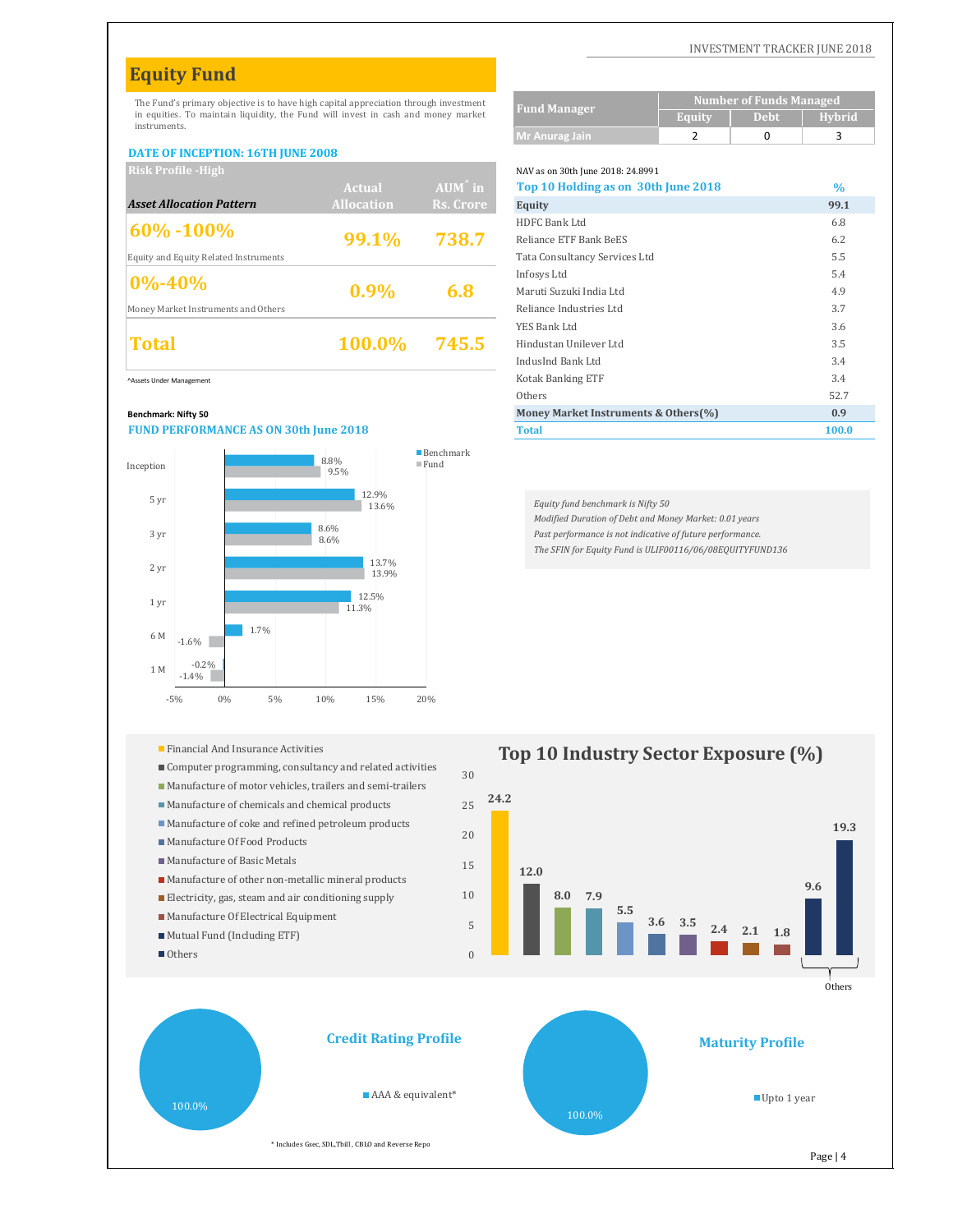# **Equity II Fund**

#### **DATE OF INCEPTION: 07TH JANUARY 2010**

|                   |                       | NAV as on 30th June 2018: 20.4346   |      |
|-------------------|-----------------------|-------------------------------------|------|
| Actual            | $AUM^{\hat{}}$ in Rs. | Top 10 Holding as on 30th June 2018 | $\%$ |
| <b>Allocation</b> | <b>Crore</b>          | Equity                              | 99.3 |
|                   |                       | HDFC Bank Ltd                       | 6.8  |
| 99.3%             | 2273.8                | Maruti Suzuki India Ltd             | 5.7  |
|                   |                       | Reliance ETF Bank BeES              | 5.6  |
|                   |                       | Infosys Ltd                         | 5.3  |
| $0.7\%$           | <b>16.0</b>           | Tata Consultancy Services Ltd       | 5.1  |
|                   |                       | YES Bank Ltd                        | 4.2  |
|                   |                       | Kotak Banking ETF                   | 3.9  |
| <b>100.0%</b>     | 2289.8                | IndusInd Bank Ltd                   | 3.5  |
|                   |                       |                                     |      |

#### **FUND PERFORMANCE AS ON 30th June 2018**



- 
- $\blacksquare$  Computer programming, consultancy and related activities
- $\blacksquare$  Manufacture of motor vehicles, trailers and semi-trailers
- $\blacksquare$  Manufacture of chemicals and chemical products
- $\blacksquare$  Manufacture of coke and refined petroleum products
- $\blacksquare$  Manufacture Of Food Products
- Manufacture of Basic Metals
- $\blacksquare$  Manufacture of other non-metallic mineral products
- $\blacksquare$  Electricity, gas, steam and air conditioning supply
- Mining of Metal Ores
- $Mutual Fund (Including ETF)$

100.0%

■ Others

#### INVESTMENT TRACKER JUNE 2018

| The Fund's primary objective is to have high capital appreciation through                                    |                   |                       |                                      |               | <b>Number of Funds Managed</b> |               |
|--------------------------------------------------------------------------------------------------------------|-------------------|-----------------------|--------------------------------------|---------------|--------------------------------|---------------|
| investment in equities. To maintain liquidity, the Fund will invest in cash and<br>money market instruments. |                   |                       | <b>Fund Manager</b>                  | <b>Equity</b> | <b>Debt</b>                    | Hybrid        |
|                                                                                                              |                   |                       | <b>Mr Anurag Jain</b>                | 2             | 0                              | 3             |
| <b>DATE OF INCEPTION: 07TH JANUARY 2010</b>                                                                  |                   |                       |                                      |               |                                |               |
| <b>Risk Profile - High</b>                                                                                   |                   |                       | NAV as on 30th June 2018: 20.4346    |               |                                |               |
|                                                                                                              | Actual            | $AUM^{\hat{}}$ in Rs. | Top 10 Holding as on 30th June 2018  |               |                                | $\frac{0}{0}$ |
| <b>Asset Allocation Pattern</b>                                                                              | <b>Allocation</b> | <b>Crore</b>          | Equity                               |               |                                | 99.3          |
| 60% -100%                                                                                                    |                   |                       | HDFC Bank Ltd                        |               |                                | 6.8           |
|                                                                                                              | 99.3%             | 2273.8                | Maruti Suzuki India Ltd              |               |                                | 5.7           |
| <b>Equity and Equity Related Instruments</b>                                                                 |                   |                       | Reliance ETF Bank BeES               |               |                                | 5.6           |
| $0\% - 40\%$                                                                                                 |                   |                       | Infosys Ltd                          |               |                                | 5.3           |
|                                                                                                              | $0.7\%$           | <b>16.0</b>           | Tata Consultancy Services Ltd        |               |                                | 5.1           |
| Money Market Instruments and Others                                                                          |                   |                       | YES Bank Ltd                         |               |                                | 4.2           |
|                                                                                                              |                   |                       | Kotak Banking ETF                    |               |                                | 3.9           |
| <b>Total</b>                                                                                                 | <b>100.0%</b>     | 2289.8                | IndusInd Bank Ltd                    |               |                                | 3.5           |
|                                                                                                              |                   |                       | Hindustan Unilever Ltd               |               |                                | 3.5           |
| Assets Under Management                                                                                      |                   |                       | Reliance Industries Ltd              |               |                                | 3.1           |
|                                                                                                              |                   |                       | Others                               |               |                                | 52.7          |
| Benchmark: Nifty 50                                                                                          |                   |                       | Money Market Instruments & Others(%) |               |                                | 0.7           |
| <b>FUND PERFORMANCE AS ON 30th June 2018</b>                                                                 |                   |                       | <b>Total</b>                         |               |                                | 100.0         |
|                                                                                                              |                   |                       |                                      |               |                                |               |

*Equity II Fund benchmark is Nifty 50 Modified Duration of Debt and Money Market: 0.01 years Past performance is not indicative of future performance. The SFIN for Equity II Fund is ULIF00607/01/10EQUTYIIFND136*



\* Includes Gsec, SDL,Tbill , CBLO and Reverse Repo

Page | 5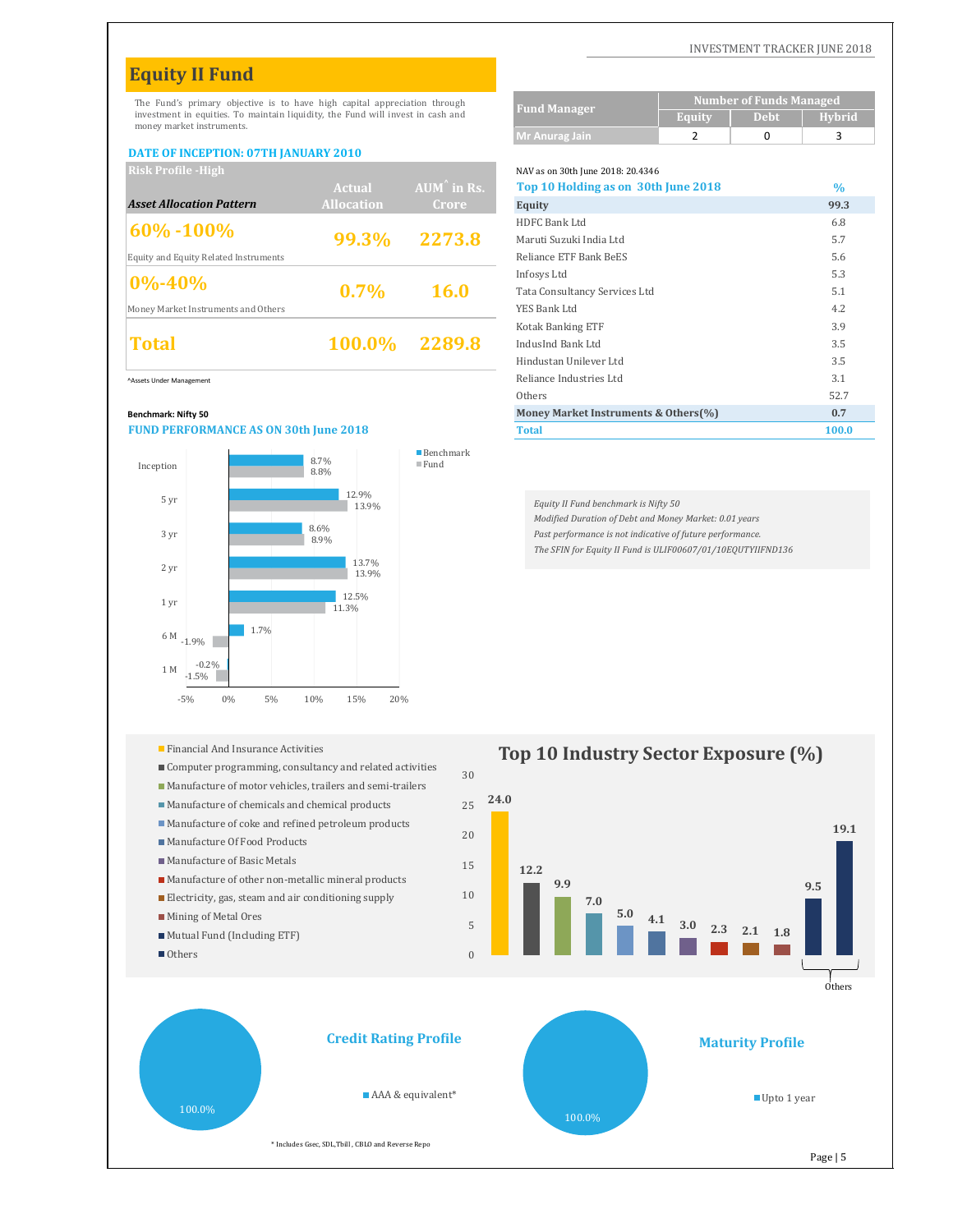# **Growth Fund**

#### **DATE OF INCEPTION: 16TH JUNE 2008**

| <b>Risk Profile -Medium to High</b>   |                   |                   | NAV as on 30th June 2018: 25.2101   |               |
|---------------------------------------|-------------------|-------------------|-------------------------------------|---------------|
|                                       | <b>Actual</b>     | $AUM^{\wedge}$ in | Top 10 Holding as on 30th June 2018 | $\frac{0}{0}$ |
| <b>Asset Allocation Pattern</b>       | <b>Allocation</b> | Rs. Crore         | Equity                              | 84.9          |
| 50% -90%                              |                   |                   | HDFC Bank Ltd                       | 6.9           |
|                                       | 84.9%             | <b>136.1</b>      | YES Bank Ltd                        | 4.7           |
| Equity and Equity Related Instruments |                   |                   | Tata Consultancy Services Ltd       | 4.6           |
|                                       |                   |                   | Maruti Suzuki India Ltd             | 4.5           |
| $10\% - 50\%$                         | <b>13.6%</b>      | 21.8              | Infosys Ltd                         | 4.2           |
| Debt and Debt Related Instruments     |                   |                   | IndusInd Bank Ltd                   | 3.2           |
| $ 0\% - 40\%$                         |                   |                   | Hindustan Unilever Ltd              | 3.1           |
|                                       | 1.5%              | 2.4               | Reliance ETF Bank BeES              | 2.9           |
| Money Market Instruments and Others   |                   |                   | Kotak Banking ETF                   | 2.8           |
|                                       |                   |                   | <b>ICICI Bank Ltd</b>               | 2.4           |
| Total                                 | 100.0%            | 160.3             | Others                              | 45.6          |
|                                       |                   |                   |                                     |               |



|                                                           |                                                                                                                                                                     |                          |                                                        | <b>Number of Funds Managed</b>                           |               |
|-----------------------------------------------------------|---------------------------------------------------------------------------------------------------------------------------------------------------------------------|--------------------------|--------------------------------------------------------|----------------------------------------------------------|---------------|
|                                                           | The Fund invests in listed equities and high quality fixed income and money market<br>instruments. The Fund intends to adopt relatively aggressive approach towards |                          | <b>Fund Manager</b>                                    | <b>Equity</b><br><b>Debt</b>                             | <b>Hybrid</b> |
|                                                           | bonds and equities with the objective of achieving capital appreciation.                                                                                            |                          | <b>Mr Vikas Gupta</b>                                  | $\overline{2}$<br>0                                      | 3             |
| DATE OF INCEPTION: 16TH JUNE 2008                         |                                                                                                                                                                     |                          | Mr Abhishek Das                                        | $\Omega$<br>6                                            | 8             |
| <b>Risk Profile -Medium to High</b>                       |                                                                                                                                                                     |                          | NAV as on 30th June 2018: 25.2101                      |                                                          |               |
|                                                           | <b>Actual</b>                                                                                                                                                       | AUM <sup>o</sup> in      | Top 10 Holding as on 30th June 2018                    |                                                          | $\frac{0}{0}$ |
| <b>Asset Allocation Pattern</b>                           | <b>Allocation</b>                                                                                                                                                   | <b>Rs. Crore</b>         | Equity                                                 |                                                          | 84.9          |
|                                                           |                                                                                                                                                                     |                          | HDFC Bank Ltd                                          |                                                          | 6.9           |
| 50% -90%                                                  | 84.9%                                                                                                                                                               | 136.1                    | <b>YES Bank Ltd</b>                                    |                                                          | 4.7           |
| Equity and Equity Related Instruments                     |                                                                                                                                                                     |                          | Tata Consultancy Services Ltd                          |                                                          | 4.6           |
|                                                           |                                                                                                                                                                     |                          | Maruti Suzuki India Ltd                                |                                                          | 4.5           |
| 10% -50%                                                  | 13.6%                                                                                                                                                               | 21.8                     | Infosys Ltd                                            |                                                          | 4.2           |
| Debt and Debt Related Instruments                         |                                                                                                                                                                     |                          | IndusInd Bank Ltd                                      |                                                          | 3.2           |
|                                                           |                                                                                                                                                                     |                          | Hindustan Unilever Ltd                                 |                                                          | 3.1           |
| 0%-40%                                                    | 1.5%                                                                                                                                                                | 2.4                      | Reliance ETF Bank BeES                                 |                                                          | 2.9           |
| Money Market Instruments and Others                       |                                                                                                                                                                     |                          | Kotak Banking ETF                                      |                                                          | 2.8           |
|                                                           |                                                                                                                                                                     |                          | <b>ICICI Bank Ltd</b>                                  |                                                          | 2.4           |
| Total                                                     | 100.0%                                                                                                                                                              | 160.3                    | Others                                                 |                                                          | 45.6          |
|                                                           |                                                                                                                                                                     |                          | <b>Government Securities</b>                           |                                                          | 9.3           |
| Assets Under Management                                   |                                                                                                                                                                     |                          | 6.84% Govt. of India (MD 19/12/2022)                   |                                                          | 3.1           |
| Benchmark: Nifty 50 and CRISIL Composite Bond Fund Index  |                                                                                                                                                                     |                          | 8.97% Govt. of India (MD 05/12/2030)                   |                                                          | 2.7           |
| <b>FUND PERFORMANCE AS ON 30th June 2018</b>              |                                                                                                                                                                     |                          | 6.57% Govt. of India (MD 05/12/2033)                   |                                                          | 0.9           |
|                                                           |                                                                                                                                                                     | $\blacksquare$ Benchmark | 7.72% Govt. of India (MD 25/05/2025)                   |                                                          | 0.9           |
| Inception                                                 | 8.4%<br>9.6%                                                                                                                                                        | $\blacksquare$ Fund      | 6.35% Govt. of India (MD 02/01/2020)                   |                                                          | 0.5           |
|                                                           |                                                                                                                                                                     |                          | 7.61% Govt. of India (MD 09/05/2030)                   |                                                          | 0.3           |
| 5 yr                                                      | 11.6%<br>13.1%                                                                                                                                                      |                          | 9.23% Govt. of India (MD 23/12/2043)                   |                                                          | 0.3           |
|                                                           | 8.0%                                                                                                                                                                |                          | 7.88% Govt. of India (MD 19/03/2030)                   |                                                          | 0.2           |
| 3 yr                                                      | 9.8%                                                                                                                                                                |                          | 6.79% Govt. of India (MD 26/12/2029)                   |                                                          | 0.2           |
|                                                           | 11.9%                                                                                                                                                               |                          |                                                        | 8.35% Uttar Pradesh State Dev. Loan Spe (MD 02/06/2024)  | 0.1           |
| 2 yr                                                      |                                                                                                                                                                     | 14.2%                    | Others                                                 |                                                          | 0.1           |
| 1 yr                                                      | 9.9%                                                                                                                                                                |                          | <b>Corporate Debt</b>                                  |                                                          | 4.4           |
|                                                           | 10.4%                                                                                                                                                               |                          | 9.75% Rural Electrification Corp. Ltd. (MD 11/11/2021) |                                                          | 1.0           |
| 6 M                                                       | 1.3%                                                                                                                                                                |                          | 9.18% Power Fin Corp. Ltd. (MD 15/04/2021)             |                                                          | 0.8           |
| $-1.7\%$                                                  |                                                                                                                                                                     |                          |                                                        | 10.40% Sikka Ports & Terminals Limited (MD 18/07/2021)   | 0.7           |
| $-0.1%$<br>1 M<br>$-1.5%$                                 |                                                                                                                                                                     |                          | 9.00% Power Fin Corp. Ltd. (MD 11/03/2028)             |                                                          | 0.6           |
|                                                           |                                                                                                                                                                     |                          | 10.25% East West Pipeline Limited (MD 22/08/2021)      |                                                          | 0.6           |
| 0%<br>$-5%$                                               | 5%<br>10%<br>15%                                                                                                                                                    | 20%                      |                                                        | 8.25% The Great Eastern Shipping Co. Ltd (MD 25/05/2027) | 0.3           |
|                                                           |                                                                                                                                                                     |                          | 8.57% India Infradebt Ltd. (MD 23/06/2026)             |                                                          | 0.3           |
| Modified Duration of Debt and Money Market: 4.88 years    | Growth Fund benchmark is 80% Nifty 50 and 20% CRISIL Composite Bond Fund Index                                                                                      |                          | 8.70% Power Fin Corp. Ltd. (MD 14/05/2020)             |                                                          | 0.1           |
| Past performance is not indicative of future performance. |                                                                                                                                                                     |                          | Money Market Instruments & Others(%)                   |                                                          | 1.5           |
|                                                           | The SFIN for Unit Linked Growth Fund is ULIF00216/06/08GROWTHFUND136                                                                                                |                          | <b>Total</b>                                           |                                                          | 100.0         |

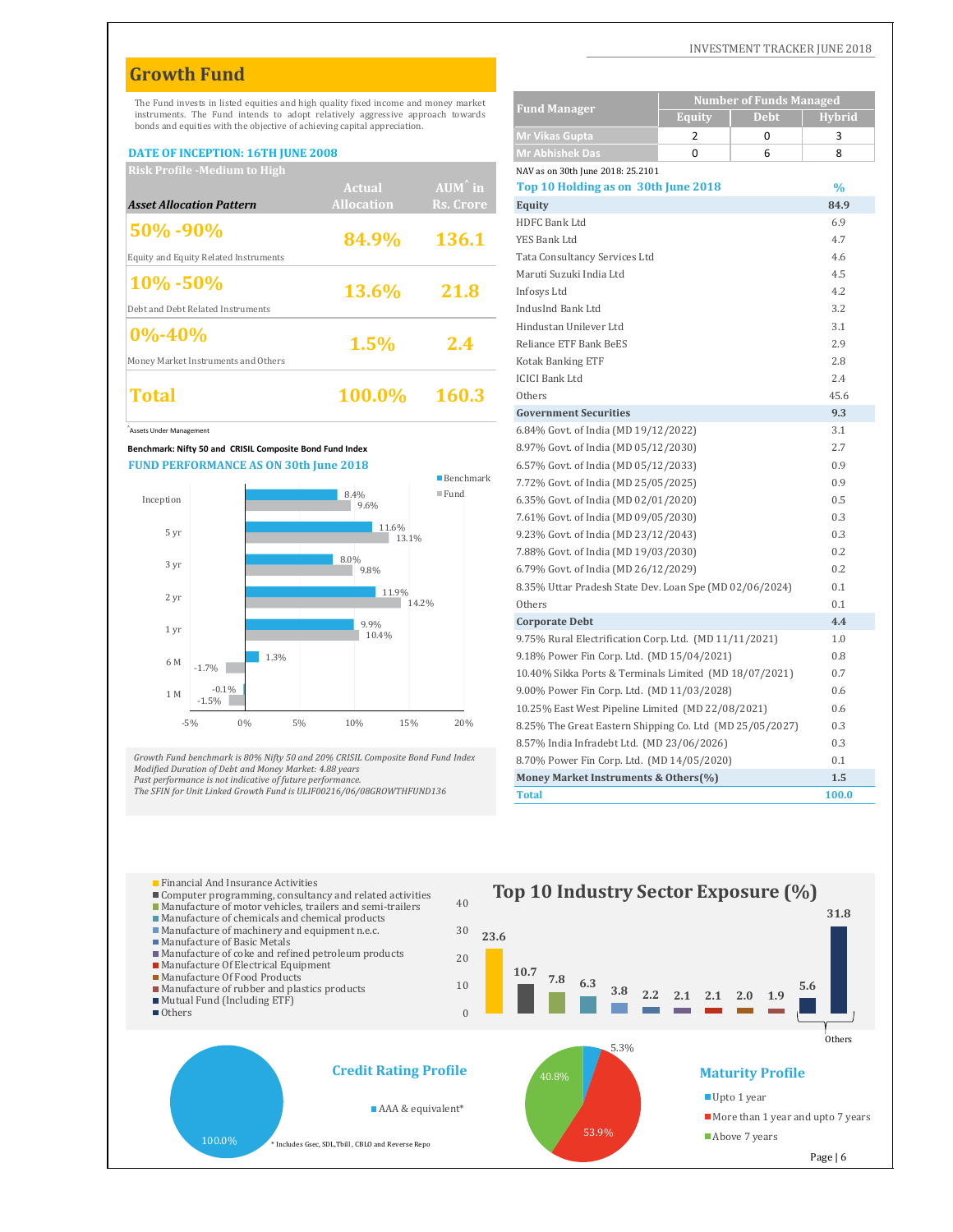# **Growth II Fund**

#### **DATE OF INCEPTION: 07TH JANUARY 2010**

| Total                                 | 100.0%            | 141.3             | Others                              | 45.5 |
|---------------------------------------|-------------------|-------------------|-------------------------------------|------|
|                                       |                   |                   | Bajaj Finance Ltd                   | 2.1  |
| Money Market Instruments and Others   |                   |                   | <b>ICICI Bank Ltd</b>               | 2.4  |
|                                       | $1.6\%$           | 2.3               | IndusInd Bank Ltd                   | 3.1  |
| $ 0\% - 40\%$                         |                   |                   | Hindustan Unilever Ltd              | 3.2  |
| Debt and Debt Related Instruments     |                   |                   | Reliance ETF Bank BeES              | 3.4  |
|                                       | <b>13.6%</b>      | <b>19.2</b>       | Infosys Ltd                         | 4.2  |
| $10\%$ -50%                           |                   |                   | Maruti Suzuki India Ltd             | 4.6  |
| Equity and Equity Related Instruments |                   |                   | Tata Consultancy Services Ltd       | 4.7  |
|                                       | 84.8%             | 119.8             | YES Bank Ltd                        | 4.7  |
| 50% -90%                              |                   |                   | HDFC Bank Ltd                       | 6.9  |
| <b>Asset Allocation Pattern</b>       | <b>Allocation</b> | Rs. Crore         | Equity                              | 84.8 |
|                                       | Actual            | $AUM^{\wedge}$ in | Top 10 Holding as on 30th June 2018 | $\%$ |
| <b>Risk Profile - Medium to High</b>  |                   |                   | NAV as on 30th June 2018: 21.3781   |      |



*The SFIN for Unit Linked Growth II Fund is ULIF00707/01/10GROWTIIFND136*

| The Fund invests in listed equities and high quality fixed income and money market                                                                        |                   |                          | <b>Fund Manager</b>                                   | <b>Number of Funds Managed</b>                           |               |
|-----------------------------------------------------------------------------------------------------------------------------------------------------------|-------------------|--------------------------|-------------------------------------------------------|----------------------------------------------------------|---------------|
| instruments. The Fund intends to adopt relatively aggressive approach towards<br>bonds and equities with the objective of achieving capital appreciation. |                   |                          |                                                       | <b>Debt</b><br><b>Equity</b>                             | <b>Hybrid</b> |
|                                                                                                                                                           |                   |                          | <b>Mr Vikas Gupta</b>                                 | 2<br>0                                                   | 3             |
| <b>DATE OF INCEPTION: 07TH JANUARY 2010</b>                                                                                                               |                   |                          | Mr Abhishek Das                                       | $\Omega$<br>6                                            | 8             |
| <b>Risk Profile -Medium to High</b>                                                                                                                       |                   |                          | NAV as on 30th June 2018: 21.3781                     |                                                          |               |
|                                                                                                                                                           | <b>Actual</b>     | $AUM^{\hat{}}$ in        | Top 10 Holding as on 30th June 2018                   |                                                          | $\%$          |
| <b>Asset Allocation Pattern</b>                                                                                                                           | <b>Allocation</b> | Rs. Crore                | Equity                                                |                                                          | 84.8          |
| 50% -90%                                                                                                                                                  |                   |                          | HDFC Bank Ltd                                         |                                                          | 6.9           |
|                                                                                                                                                           | 84.8%             | 119.8                    | YES Bank Ltd                                          |                                                          | 4.7           |
| Equity and Equity Related Instruments                                                                                                                     |                   |                          | Tata Consultancy Services Ltd                         |                                                          | 4.7           |
| 10% -50%                                                                                                                                                  |                   |                          | Maruti Suzuki India Ltd                               |                                                          | 4.6           |
|                                                                                                                                                           | 13.6%             | 19.2                     | Infosys Ltd                                           |                                                          | 4.2           |
| Debt and Debt Related Instruments                                                                                                                         |                   |                          | Reliance ETF Bank BeES                                |                                                          | 3.4           |
| 0%-40%                                                                                                                                                    |                   |                          | Hindustan Unilever Ltd                                |                                                          | 3.2           |
|                                                                                                                                                           | 1.6%              | 2.3                      | IndusInd Bank Ltd                                     |                                                          | 3.1           |
| Money Market Instruments and Others                                                                                                                       |                   |                          | <b>ICICI Bank Ltd</b>                                 |                                                          | 2.4           |
|                                                                                                                                                           |                   |                          | Bajaj Finance Ltd                                     |                                                          | 2.1           |
| Total                                                                                                                                                     | 100.0%            | 141.3                    | Others                                                |                                                          | 45.5          |
|                                                                                                                                                           |                   |                          | <b>Government Securities</b>                          |                                                          | 9.3           |
| Assets Under Management                                                                                                                                   |                   |                          | 6.84% Govt. of India (MD 19/12/2022)                  |                                                          | 2.7           |
| Benchmark: Nifty 50 and CRISIL Composite Bond Fund Index                                                                                                  |                   |                          | 6.68% Govt. of India (MD 17/09/2031)                  |                                                          | 1.3           |
| <b>FUND PERFORMANCE AS ON 30th June 2018</b>                                                                                                              |                   |                          | 6.79% Govt. of India (MD 26/12/2029)                  |                                                          | 0.8           |
|                                                                                                                                                           |                   | $\blacksquare$ Benchmark | 6.57% Govt. of India (MD 05/12/2033)                  |                                                          | 0.8           |
| Inception                                                                                                                                                 | 8.4%<br>9.4%      | $\blacksquare$ Fund      | 7.61% Govt. of India (MD 09/05/2030)                  |                                                          | 0.7           |
|                                                                                                                                                           | 11.7%             |                          | 8.30% Govt. of India (MD 31/12/2042)                  |                                                          | 0.7           |
| 5 yr                                                                                                                                                      | 13.5%             |                          | 6.35% Govt. of India (MD 02/01/2020)                  |                                                          | 0.7           |
|                                                                                                                                                           | 8.1%              |                          | 7.80% Govt. of India (MD 03/05/2020)                  |                                                          | 0.6           |
| 3 yr                                                                                                                                                      | 10.3%             |                          | 7.72% Govt. of India (MD 25/05/2025)                  |                                                          | 0.5           |
|                                                                                                                                                           | 12.0%             |                          | 8.24% Govt. of India (MD 10/11/2033)                  |                                                          | 0.4           |
| 2 yr                                                                                                                                                      |                   | 14.8%                    | Others                                                |                                                          | 0.2           |
| 1 yr                                                                                                                                                      | 10.0%             |                          | <b>Corporate Debt</b>                                 |                                                          | 4.3           |
|                                                                                                                                                           | 11.0%             |                          | 9.00% Power Fin Corp. Ltd. (MD 11/03/2028)            |                                                          | 1.6           |
| 1.3%<br>6 M                                                                                                                                               |                   |                          | 10.25% East West Pipeline Limited (MD 22/08/2021)     |                                                          | 1.6           |
| $-1.5%$                                                                                                                                                   |                   |                          |                                                       | 8.25% The Great Eastern Shipping Co. Ltd (MD 25/05/2027) | 0.3           |
| $-0.1%$<br>1 M<br>$-1.4%$                                                                                                                                 |                   |                          | 8.70% Great Eastern Shipping Co Ltd. (MD 06/05/2026). |                                                          | 0.3           |
|                                                                                                                                                           |                   |                          |                                                       | 10.40% Sikka Ports & Terminals Limited (MD 18/07/2021)   | 0.2           |
| $-5%$<br>0%<br>5%                                                                                                                                         | 10%<br>15%        | 20%                      | 8.57% India Infradebt Ltd. (MD 23/06/2026)            |                                                          | 0.2           |
|                                                                                                                                                           |                   |                          | 8.70% Power Fin Corp. Ltd. (MD 14/05/2020)            |                                                          | 0.1           |
| Growth II Fund benchmark is 80% Nifty 50 and 20% CRISIL Composite Bond Fund Index<br>Modified Duration of Debt and Money Market: 5.21 years               |                   |                          | Money Market Instruments & Others(%)                  |                                                          | 1.6           |
| Past performance is not indicative of future performance.                                                                                                 |                   |                          | <b>Total</b>                                          |                                                          | 100.0         |

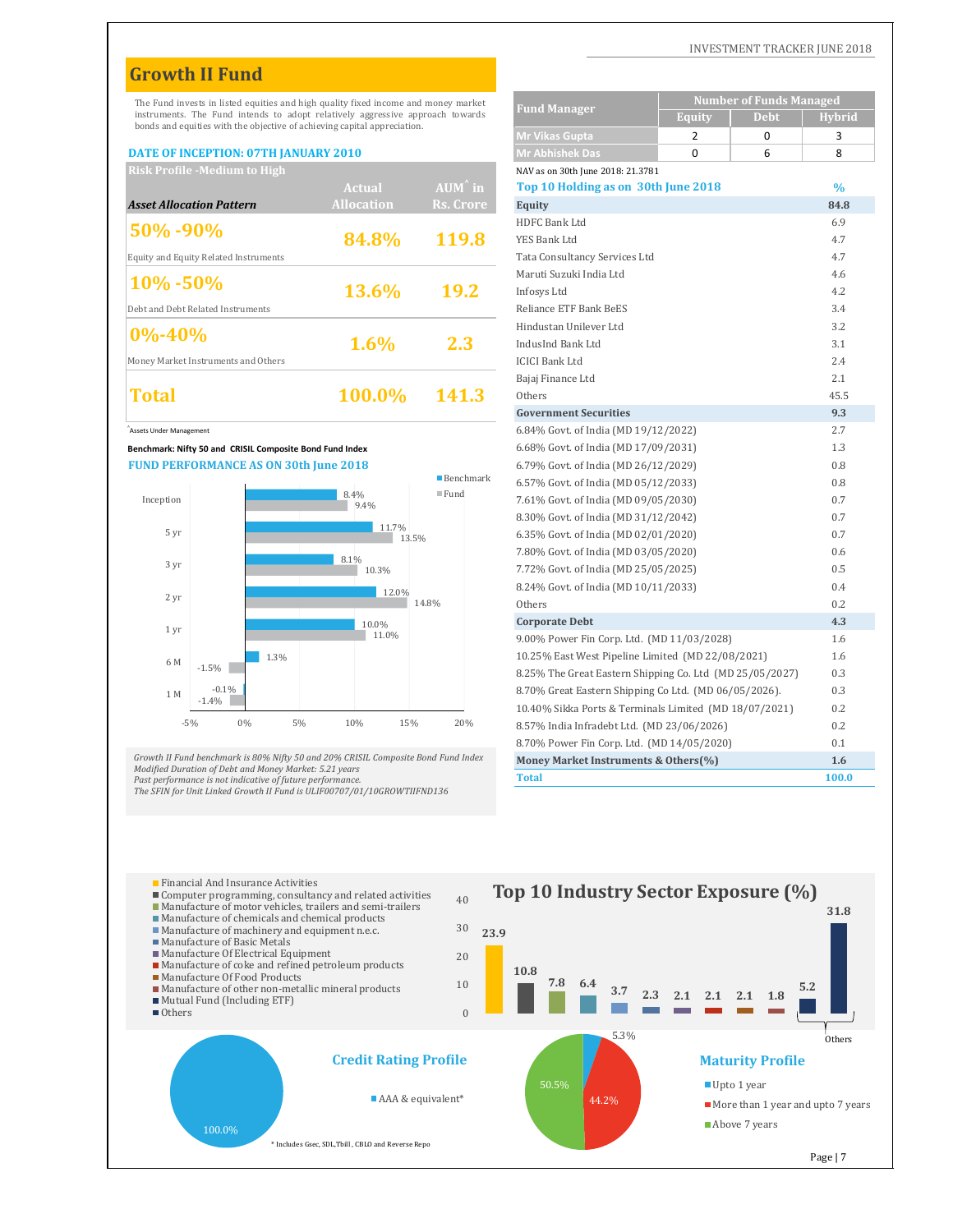# **Growth Plus Fund**

#### **DATE OF INCEPTION: 13TH SEPTEMBER 2010**

| <b>Risk Profile -Medium to High</b>   |                   |                   | NAV as on 30th June 2018: 18.3382   |      |
|---------------------------------------|-------------------|-------------------|-------------------------------------|------|
|                                       | <b>Actual</b>     | $AUM^{\wedge}$ in | Top 10 Holding as on 30th June 2018 | $\%$ |
| <b>Asset Allocation Pattern</b>       | <b>Allocation</b> | Rs. Crore         | Equity                              | 86.0 |
| 50% -90%                              |                   |                   | HDFC Bank Ltd                       | 7.0  |
|                                       | 86.0%             | 386.1             | YES Bank Ltd                        | 4.7  |
| Equity and Equity Related Instruments |                   |                   | Tata Consultancy Services Ltd       | 4.7  |
|                                       |                   |                   | Maruti Suzuki India Ltd             | 4.6  |
| $10\%$ -50%                           | <b>13.7%</b>      | 61.6              | Infosys Ltd                         | 4.2  |
| Debt and Debt Related Instruments     |                   |                   | IndusInd Bank Ltd                   | 3.4  |
|                                       |                   |                   | Hindustan Unilever Ltd              | 3.2  |
| $ 0\% - 40\%$                         | 0.3%              | 1.5               | Reliance ETF Bank BeES              | 3.1  |
| Money Market Instruments and Others   |                   |                   | <b>ICICI Bank Ltd</b>               | 2.4  |
|                                       |                   |                   | Kotak Banking ETF                   | 2.3  |
| Total                                 | 100.0%            | 449.2             | Others                              | 46.2 |
|                                       |                   |                   |                                     |      |



| uluwul rius rullu                                                                                                                                         |                   |                     |                                                        |                                                          |               |
|-----------------------------------------------------------------------------------------------------------------------------------------------------------|-------------------|---------------------|--------------------------------------------------------|----------------------------------------------------------|---------------|
| The Fund invests in listed equities and high quality fixed income and money market                                                                        |                   |                     | <b>Fund Manager</b>                                    | <b>Number of Funds Managed</b>                           |               |
| instruments. The Fund intends to adopt relatively aggressive approach towards<br>bonds and equities with the objective of achieving capital appreciation. |                   |                     |                                                        | <b>Equity</b><br><b>Debt</b>                             | <b>Hybrid</b> |
|                                                                                                                                                           |                   |                     | <b>Mr Vikas Gupta</b>                                  | 2<br>0                                                   | 3             |
| <b>DATE OF INCEPTION: 13TH SEPTEMBER 2010</b>                                                                                                             |                   |                     | <b>Mr Abhishek Das</b>                                 | $\Omega$<br>6                                            | 8             |
| <b>Risk Profile -Medium to High</b>                                                                                                                       |                   |                     | NAV as on 30th June 2018: 18.3382                      |                                                          |               |
|                                                                                                                                                           | <b>Actual</b>     | AUM <sup>"</sup> in | Top 10 Holding as on 30th June 2018                    |                                                          | $\frac{0}{0}$ |
| <b>Asset Allocation Pattern</b>                                                                                                                           | <b>Allocation</b> | Rs. Crore           | Equity                                                 |                                                          | 86.0          |
| 50% -90%                                                                                                                                                  |                   |                     | HDFC Bank Ltd                                          |                                                          | 7.0           |
|                                                                                                                                                           | 86.0%             | 386.1               | YES Bank Ltd                                           |                                                          | 4.7           |
| <b>Equity and Equity Related Instruments</b>                                                                                                              |                   |                     | Tata Consultancy Services Ltd                          |                                                          | 4.7           |
| 10%-50%                                                                                                                                                   |                   |                     | Maruti Suzuki India Ltd                                |                                                          | 4.6           |
|                                                                                                                                                           | 13.7%             | 61.6                | Infosys Ltd                                            |                                                          | 4.2           |
| Debt and Debt Related Instruments                                                                                                                         |                   |                     | IndusInd Bank Ltd                                      |                                                          | 3.4           |
| 0%-40%                                                                                                                                                    |                   |                     | Hindustan Unilever Ltd                                 |                                                          | 3.2           |
|                                                                                                                                                           | 0.3%              | 1.5                 | Reliance ETF Bank BeES                                 |                                                          | 3.1           |
| Money Market Instruments and Others                                                                                                                       |                   |                     | <b>ICICI Bank Ltd</b>                                  |                                                          | 2.4           |
|                                                                                                                                                           |                   |                     | <b>Kotak Banking ETF</b>                               |                                                          | 2.3           |
| Total                                                                                                                                                     | 100.0%            | 449.2               | Others                                                 |                                                          | 46.2          |
|                                                                                                                                                           |                   |                     | <b>Government Securities</b>                           |                                                          | 11.1          |
| Assets Under Management                                                                                                                                   |                   |                     | 6.84% Govt. of India (MD 19/12/2022)                   |                                                          | 2.9           |
| Benchmark: Nifty 50 and CRISIL Composite Bond Fund Index                                                                                                  |                   |                     | 6.68% Govt. of India (MD 17/09/2031)                   |                                                          | 1.4           |
| <b>FUND PERFORMANCE AS ON 30th June 2018</b>                                                                                                              |                   |                     | 8.83% Govt. of India (MD 25/11/2023)                   |                                                          | 1.2           |
|                                                                                                                                                           |                   | <b>Benchmark</b>    | 9.23% Govt. of India (MD 23/12/2043)                   |                                                          | 1.0           |
| Inception                                                                                                                                                 | 8.0%<br>8.1%      | $\blacksquare$ Fund | 7.61% Govt. of India (MD 09/05/2030)                   |                                                          | 0.9           |
|                                                                                                                                                           |                   |                     | 6.35% Govt. of India (MD 02/01/2020)                   |                                                          | 0.7           |
| 5 yr                                                                                                                                                      | 11.6%<br>13.4%    |                     | 7.72% Govt. of India (MD 25/05/2025)                   |                                                          | 0.5           |
|                                                                                                                                                           | 8.1%              |                     | 8.97% Govt. of India (MD 05/12/2030)                   |                                                          | 0.4           |
| 3 yr                                                                                                                                                      | 10.1%             |                     | 7.80% Govt. of India (MD 03/05/2020)                   |                                                          | 0.4           |
|                                                                                                                                                           | 11.9%             |                     | 8.17% Govt. of India (MD 01/12/2044)                   |                                                          | 0.3           |
| 2 yr                                                                                                                                                      |                   | 14.5%               | Others                                                 |                                                          | 1.2           |
| 1 yr                                                                                                                                                      | 10.0%             |                     | <b>Corporate Debt</b>                                  |                                                          | 2.7           |
|                                                                                                                                                           | 11.0%             |                     | 10.25% East West Pipeline Limited (MD 22/08/2021)      |                                                          | 0.6           |
| 1.3%<br>6 M                                                                                                                                               |                   |                     | 9.24% LIC Housing Fin. Ltd. (MD 30/09/2024)            |                                                          | 0.5           |
| $-1.6%$                                                                                                                                                   |                   |                     | 9.00% Power Fin Corp. Ltd. (MD 11/03/2028)             |                                                          | 0.4           |
| $-0.1%$<br>1 M<br>$-1.5%$                                                                                                                                 |                   |                     |                                                        | 8.25% The Great Eastern Shipping Co. Ltd (MD 25/05/2027) | 0.4           |
|                                                                                                                                                           |                   |                     | 8.60% IDFC Infra Finance Ltd. (MD 25/08/2021)          |                                                          | 0.2           |
| 0%<br>$-5%$                                                                                                                                               | 10%<br>5%<br>15%  | 20%                 |                                                        | 10.40% Sikka Ports & Terminals Limited (MD 18/07/2021)   | 0.2           |
|                                                                                                                                                           |                   |                     | 8.01% L&T Infra Debt Fund Ltd. (MD 08/06/2022)         |                                                          | 0.2           |
| Growth Plus Fund benchmark is 80% Nifty 50 and 20% CRISIL Composite Bond Fund Index<br>Modified Duration of Debt and Money Market: 5.18 years             |                   |                     | 8.57% India Infradebt Ltd. (MD 23/06/2026)             |                                                          | 0.1           |
| Past performance is not indicative of future performance.                                                                                                 |                   |                     | 9.75% Rural Electrification Corp. Ltd. (MD 11/11/2021) |                                                          | 0.1           |
| The SFIN for Unit Linked Growth Plus Fund is ULIF00913/09/10GROWTPLFND136                                                                                 |                   |                     | 9.61% Power Fin Corp. Ltd. (MD 29/06/2021)             |                                                          | 0.0           |
|                                                                                                                                                           |                   |                     | Money Market Instruments & Others(%)                   |                                                          | 0.3           |
|                                                                                                                                                           |                   |                     | <b>Total</b>                                           |                                                          | 100.0         |

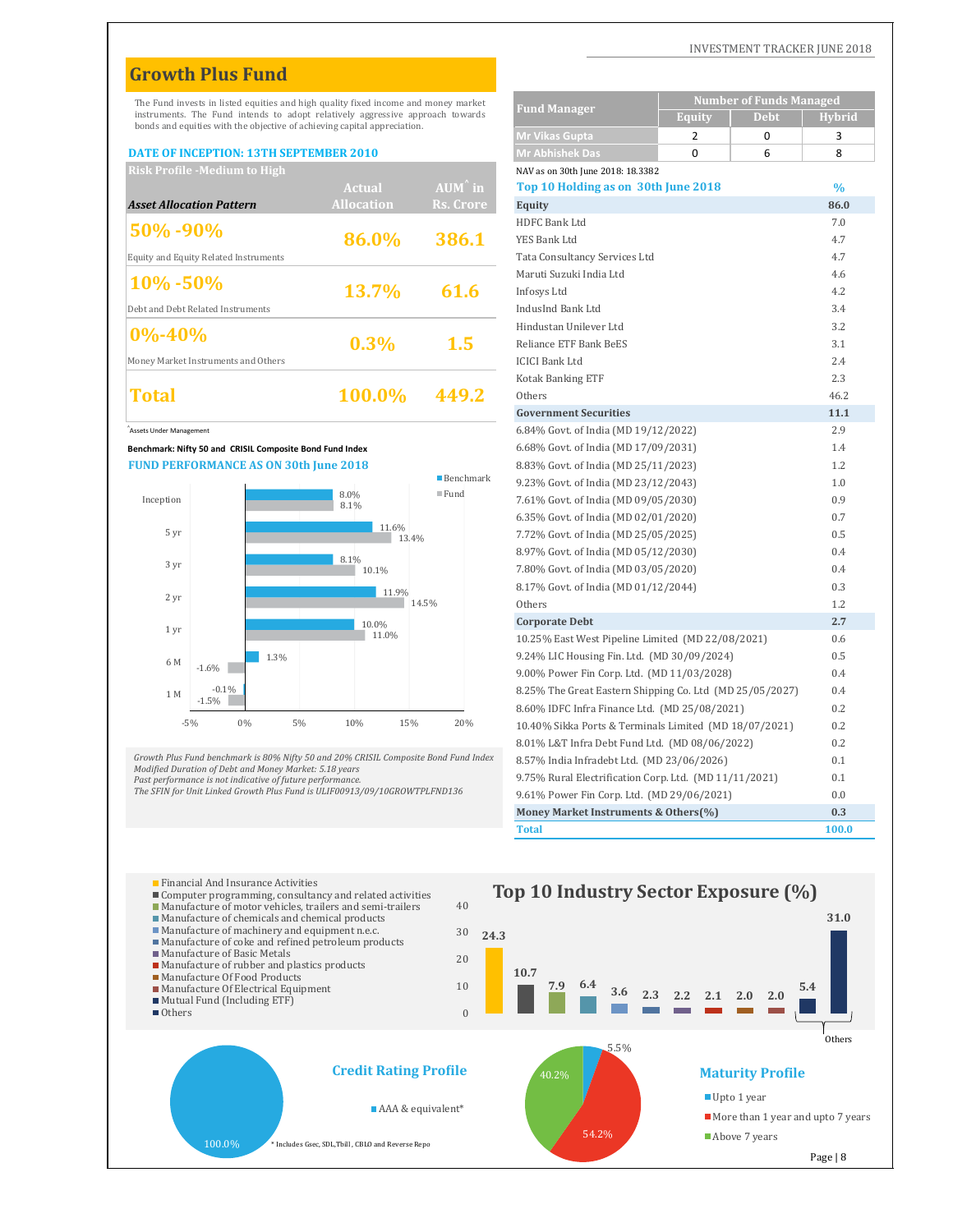# **Balanced Fund**

#### **DATE OF INCEPTION: 16TH JUNE 2008**

| Risk Profile -Medium                  |                   |                   | NAV as on 30th June 2018: 24.8611   |               |
|---------------------------------------|-------------------|-------------------|-------------------------------------|---------------|
|                                       | <b>Actual</b>     | $AUM^{\wedge}$ in | Top 10 Holding as on 30th June 2018 | $\frac{0}{0}$ |
| <b>Asset Allocation Pattern</b>       | <b>Allocation</b> | Rs. Crore         | Equity                              | 56.2          |
| $ 30\% \cdot 70\%$                    |                   |                   | HDFC Bank Ltd                       | 5.8           |
|                                       | 56.2%             | 174.9             | Infosys Ltd                         | 3.0           |
| Equity and Equity Related Instruments |                   |                   | YES Bank Ltd                        | 3.0           |
| $ 30\% - 70\% $                       |                   |                   | Maruti Suzuki India Ltd             | 2.9           |
|                                       | 41.9%             | <b>130.5</b>      | Tata Consultancy Services Ltd       | 2.9           |
| Debt and Debt Related Instruments     |                   |                   | IndusInd Bank Ltd                   | 2.4           |
| $ 0\% - 40\%$                         |                   |                   | <b>ICICI Bank Ltd</b>               | 2.2           |
|                                       | 1.9%              | 6.0               | Hindustan Unilever Ltd              | 2.1           |
| Money Market Instruments and Others   |                   |                   | Team Lease Services Ltd             | 1.9           |
|                                       |                   |                   | <b>ITC</b> Ltd                      | 1.3           |
| Total                                 | 100.0%            | 311.4             | Others                              | 28.7          |
|                                       |                   |                   |                                     |               |



|                                |                                                           | The Fund adopts a relatively balanced approach towards bonds and equities         |                          | <b>Fund Manager</b>                                     | <b>Number of Funds Managed</b> |             |               |
|--------------------------------|-----------------------------------------------------------|-----------------------------------------------------------------------------------|--------------------------|---------------------------------------------------------|--------------------------------|-------------|---------------|
|                                | term performance volatility.                              | exposure with the objective of achieving capital appreciation with minimal short- |                          |                                                         | <b>Equity</b>                  | <b>Debt</b> | <b>Hybrid</b> |
|                                |                                                           |                                                                                   |                          | Mr Anurag Jain                                          | $\overline{2}$                 | 0           | 3             |
|                                | <b>DATE OF INCEPTION: 16TH JUNE 2008</b>                  |                                                                                   |                          | <b>Mr Abhishek Das</b>                                  | $\mathbf 0$                    | 6           | 8             |
| <b>Risk Profile -Medium</b>    |                                                           |                                                                                   |                          | NAV as on 30th June 2018: 24.8611                       |                                |             |               |
|                                |                                                           | <b>Actual</b>                                                                     | $AUM^{\hat{}}$ in        | Top 10 Holding as on 30th June 2018                     |                                |             | $\%$          |
|                                | <b>Asset Allocation Pattern</b>                           | <b>Allocation</b>                                                                 | Rs. Crore                | Equity                                                  |                                |             | 56.2          |
| 30% -70%                       |                                                           |                                                                                   |                          | <b>HDFC Bank Ltd</b>                                    |                                |             | 5.8           |
|                                |                                                           | 56.2%                                                                             | 174.9                    | Infosys Ltd                                             |                                |             | 3.0           |
|                                | <b>Equity and Equity Related Instruments</b>              |                                                                                   |                          | YES Bank Ltd                                            |                                |             | 3.0           |
| 30% -70%                       |                                                           |                                                                                   |                          | Maruti Suzuki India Ltd                                 |                                |             | 2.9           |
|                                |                                                           | 41.9%                                                                             | 130.5                    | Tata Consultancy Services Ltd                           |                                |             | 2.9           |
|                                | Debt and Debt Related Instruments                         |                                                                                   |                          | IndusInd Bank Ltd                                       |                                |             | 2.4           |
| 0%-40%                         |                                                           |                                                                                   |                          | <b>ICICI Bank Ltd</b>                                   |                                |             | 2.2           |
|                                |                                                           | 1.9%                                                                              | 6.0                      | Hindustan Unilever Ltd                                  |                                |             | 2.1           |
|                                | Money Market Instruments and Others                       |                                                                                   |                          | Team Lease Services Ltd                                 |                                |             | 1.9           |
|                                |                                                           |                                                                                   |                          | <b>ITC</b> Ltd                                          |                                |             | 1.3           |
| Total                          |                                                           | 100.0%                                                                            | 311.4                    | Others                                                  |                                |             | 28.7          |
|                                |                                                           |                                                                                   |                          | <b>Government Securities</b>                            |                                |             | 18.1          |
| <b>Assets Under Management</b> |                                                           |                                                                                   |                          | 6.84% Govt. of India (MD 19/12/2022)                    |                                |             | 6.7           |
|                                |                                                           |                                                                                   |                          |                                                         |                                |             |               |
|                                | Benchmark: Nifty 50 and CRISIL Composite Bond Fund Index  |                                                                                   |                          | 9.23% Govt. of India (MD 23/12/2043)                    |                                |             | 2.8           |
|                                |                                                           | <b>FUND PERFORMANCE AS ON 30th June 2018</b>                                      |                          | 8.83% Govt. of India (MD 25/11/2023)                    |                                |             | 2.0           |
|                                |                                                           |                                                                                   | $\blacksquare$ Benchmark | 8.83% Govt. of India (MD 12/12/2041)                    |                                |             | 1.4           |
| Inception                      |                                                           | 7.9%<br>9.5%                                                                      | $\blacksquare$ Fund      | 8.30% Govt. of India (MD 31/12/2042)                    |                                |             | 1.3           |
|                                |                                                           | 9.7%                                                                              |                          | 6.62% Govt. of India (MD 28/11/2051)                    |                                |             | 0.8           |
| 5 yr                           |                                                           | 10.8%                                                                             |                          | 8.27% Govt. of India (MD 09/06/2020)                    |                                |             | 0.7           |
|                                |                                                           | 7.3%                                                                              |                          | 7.72% Govt. of India (MD 25/05/2025)                    |                                |             | 0.6           |
| 3 yr                           |                                                           | 8.4%                                                                              |                          | 7.80% Govt. of India (MD 03/05/2020)                    |                                |             | 0.5           |
|                                |                                                           | 9.3%                                                                              |                          | 8.35% Uttar Pradesh State Dev. Loan Spe (MD 02/06/2024) |                                |             | 0.4           |
| 2 yr                           |                                                           | 10.6%                                                                             |                          | Others                                                  |                                |             | 1.1           |
| 1 yr                           |                                                           | 6.2%                                                                              |                          | <b>Corporate Debt</b>                                   |                                |             | 23.8          |
|                                |                                                           | 7.2%                                                                              |                          | 9.00% Power Fin Corp. Ltd. (MD 11/03/2028)              |                                |             | 6.6           |
| 6 M                            | 0.6%<br>$-1.1%$                                           |                                                                                   |                          | 9.75% Rural Electrification Corp. Ltd. (MD 11/11/2021)  |                                |             | 2.4           |
|                                |                                                           |                                                                                   |                          | 9.18% Tata Sons Ltd. (MD 23/11/2020)                    |                                |             | 2.1           |
| 1 M                            | 0.0%<br>$-0.8%$                                           |                                                                                   |                          | 7.47% Power Fin Corp. Ltd. (MD 16/09/2021)              |                                |             | 1.7           |
|                                |                                                           |                                                                                   |                          | 10.40% Sikka Ports & Terminals Limited (MD 18/07/2021)  |                                |             | 1.7           |
| $-5%$                          | 0%                                                        | 10%<br>5%                                                                         | 20%<br>15%               | 9.24% LIC Housing Fin. Ltd. (MD 30/09/2024)             |                                |             | 1.3           |
|                                |                                                           |                                                                                   |                          | 9% Shriram Transport Finance Co. Ltd. (MD 28/03/2028)   |                                |             | 1.1           |
|                                | Modified Duration of Debt and Money Market: 5.01 years    | Balanced Fund benchmark is 50% Nifty 50 and 50% CRISIL Composite Bond Fund Index  |                          | 8.70% Great Eastern Shipping Co Ltd. (MD 06/05/2026).   |                                |             | 1.1           |
|                                | Past performance is not indicative of future performance. |                                                                                   |                          | 7.90% Sikka Ports & Terminals Limited (MD 18/11/2026)   |                                |             | 1.1           |
|                                |                                                           | The SFIN for Unit Linked Balanced Fund is ULIF00316/06/08BLNCEDFUND136            |                          | 10.25% East West Pipeline Limited (MD 22/08/2021)       |                                |             | 1.0           |
|                                |                                                           |                                                                                   |                          | Others<br>Money Market Instruments & Others(%)          |                                |             | 3.7<br>1.9    |

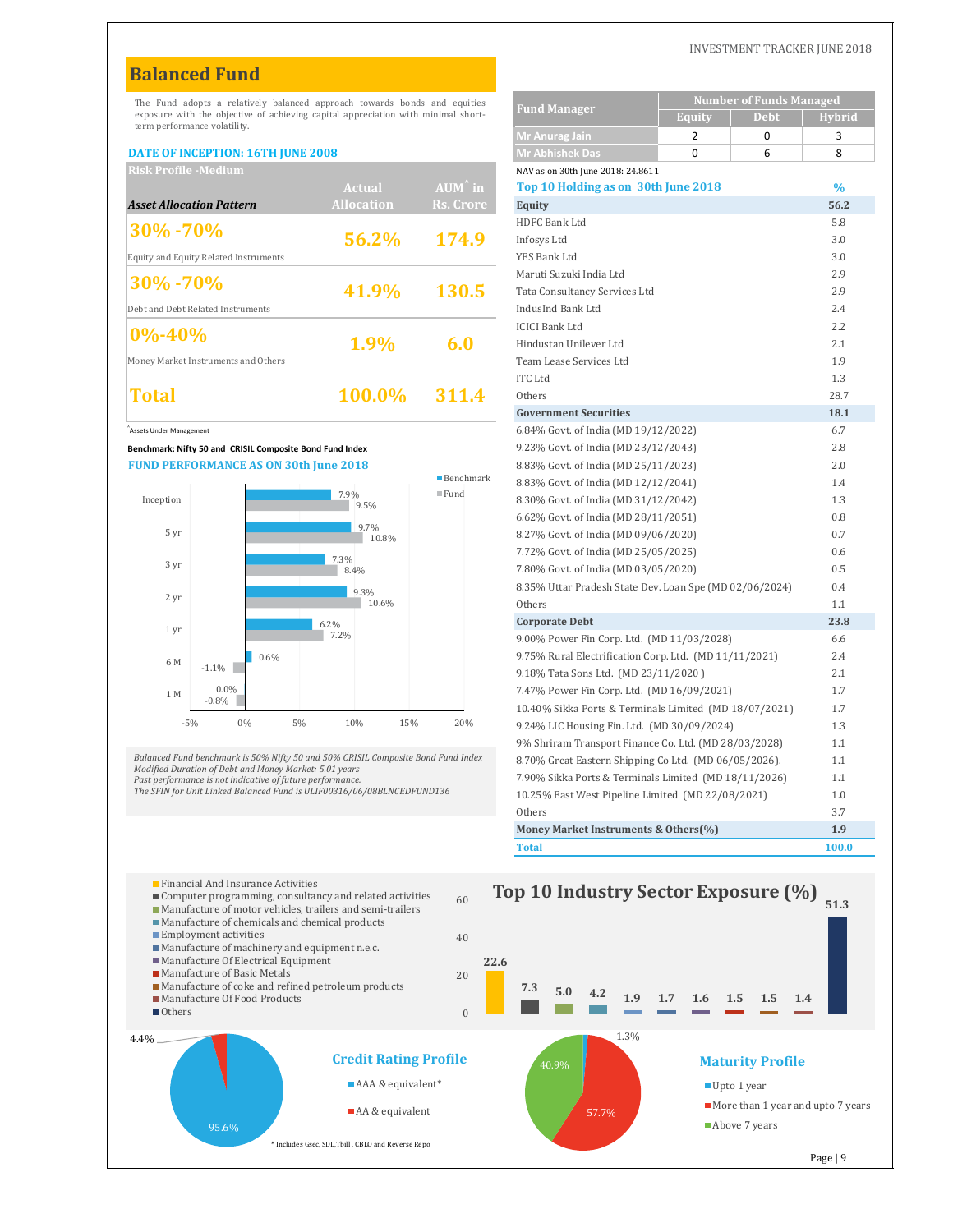# **Balanced II Fund**

#### **DATE OF INCEPTION: 07TH JANUARY 2010**

| <b>Risk Profile -Medium</b>           |                   |                   | NAV as on 30th June 2018: 20.0269   |               |
|---------------------------------------|-------------------|-------------------|-------------------------------------|---------------|
|                                       | <b>Actual</b>     | $AUM^{\wedge}$ in | Top 10 Holding as on 30th June 2018 | $\frac{0}{0}$ |
| <b>Asset Allocation Pattern</b>       | <b>Allocation</b> | Rs. Crore         | Equity                              | 56.1          |
| $ 30\% - 70\%$                        |                   |                   | HDFC Bank Ltd                       | 6.0           |
|                                       | 56.1%             | 195.7             | Infosys Ltd                         | 3.1           |
| Equity and Equity Related Instruments |                   |                   | Maruti Suzuki India Ltd             | 3.1           |
| $ 30\% - 70\%$                        |                   |                   | YES Bank Ltd                        | 3.1           |
|                                       | 41.5%             | 144.8             | Tata Consultancy Services Ltd       | 2.8           |
| Debt and Debt Related Instruments     |                   |                   | IndusInd Bank Ltd                   | 2.6           |
| $ 0\% - 40\%$                         |                   |                   | <b>ICICI Bank Ltd</b>               | 2.2           |
|                                       | 2.3%              | 8.2               | Hindustan Unilever Ltd              | 2.1           |
| Money Market Instruments and Others   |                   |                   | Team Lease Services Ltd             | 1.8           |
|                                       |                   |                   | Bajaj Finance Ltd                   | 1.3           |
| <b>Total</b>                          | 100.0%            | 348.7             | Others                              | 28.2          |
|                                       |                   |                   |                                     |               |



#### INVESTMENT TRACKER JUNE 2018

|                                |                                                                                                          | The Fund adopts a relatively balanced approach towards bonds and equities         |                          |                                                                              | <b>Number of Funds Managed</b>                          |               |
|--------------------------------|----------------------------------------------------------------------------------------------------------|-----------------------------------------------------------------------------------|--------------------------|------------------------------------------------------------------------------|---------------------------------------------------------|---------------|
| term performance volatility.   |                                                                                                          | exposure with the objective of achieving capital appreciation with minimal short- |                          | <b>Fund Manager</b>                                                          | <b>Debt</b><br>Equity                                   | <b>Hybrid</b> |
|                                |                                                                                                          |                                                                                   |                          | Mr Anurag Jain                                                               | $\overline{2}$<br>$\mathbf 0$                           | 3             |
|                                | DATE OF INCEPTION: 07TH JANUARY 2010                                                                     |                                                                                   |                          | <b>Mr Abhishek Das</b>                                                       | $\Omega$<br>6                                           | 8             |
| Risk Profile -Medium           |                                                                                                          |                                                                                   |                          | NAV as on 30th June 2018: 20.0269                                            |                                                         |               |
|                                |                                                                                                          | <b>Actual</b>                                                                     | $AUM^{\hat{}}$ in        | Top 10 Holding as on 30th June 2018                                          |                                                         | $\frac{0}{0}$ |
|                                | <b>Asset Allocation Pattern</b>                                                                          | <b>Allocation</b>                                                                 | Rs. Crore                | Equity                                                                       |                                                         | 56.1          |
| 30%-70%                        |                                                                                                          |                                                                                   |                          | HDFC Bank Ltd                                                                |                                                         | 6.0           |
|                                |                                                                                                          | 56.1%                                                                             | 195.7                    | Infosys Ltd                                                                  |                                                         | 3.1           |
|                                | Equity and Equity Related Instruments                                                                    |                                                                                   |                          | Maruti Suzuki India Ltd                                                      |                                                         | 3.1           |
| 30% -70%                       |                                                                                                          |                                                                                   |                          | YES Bank Ltd                                                                 |                                                         | 3.1           |
|                                |                                                                                                          | 41.5%                                                                             | 144.8                    | Tata Consultancy Services Ltd                                                |                                                         | 2.8           |
|                                | Debt and Debt Related Instruments                                                                        |                                                                                   |                          | IndusInd Bank Ltd                                                            |                                                         | 2.6           |
| 0%-40%                         |                                                                                                          |                                                                                   |                          | <b>ICICI Bank Ltd</b>                                                        |                                                         | 2.2           |
|                                |                                                                                                          | 2.3%                                                                              | 8.2                      | Hindustan Unilever Ltd                                                       |                                                         | 2.1           |
|                                | Money Market Instruments and Others                                                                      |                                                                                   |                          | Team Lease Services Ltd                                                      |                                                         | 1.8           |
|                                |                                                                                                          |                                                                                   |                          | Bajaj Finance Ltd                                                            |                                                         | 1.3           |
| Total                          |                                                                                                          | 100.0%                                                                            | 348.7                    | Others                                                                       |                                                         | 28.2          |
|                                |                                                                                                          |                                                                                   |                          | <b>Government Securities</b>                                                 |                                                         | 19.8          |
| <b>Assets Under Management</b> |                                                                                                          |                                                                                   |                          | 8.30% Govt. of India (MD 31/12/2042)                                         |                                                         | 6.5<br>5.2    |
|                                | Benchmark: Nifty 50 and CRISIL Composite Bond Fund Index<br><b>FUND PERFORMANCE AS ON 30th June 2018</b> |                                                                                   |                          | 6.84% Govt. of India (MD 19/12/2022)<br>8.97% Govt. of India (MD 05/12/2030) |                                                         | 2.3           |
|                                |                                                                                                          |                                                                                   | $\blacksquare$ Benchmark | 6.57% Govt. of India (MD 05/12/2033)                                         |                                                         | 1.2           |
| Inception                      |                                                                                                          | 7.8%                                                                              | $\blacksquare$ Fund      | 7.80% Govt. of India (MD 11/04/2021)                                         |                                                         | 1.0           |
|                                |                                                                                                          | 8.5%                                                                              |                          | 8.08% Govt. of India (MD 02/08/2022)                                         |                                                         | 0.9           |
| 5 yr                           |                                                                                                          | 9.8%                                                                              |                          | 6.62% Govt. of India (MD 28/11/2051)                                         |                                                         | 0.7           |
|                                |                                                                                                          | 11.0%                                                                             |                          | 8.27% Govt. of India (MD 09/06/2020)                                         |                                                         | 0.6           |
| 3 yr                           |                                                                                                          | 7.4%<br>8.6%                                                                      |                          | 7.80% Govt. of India (MD 03/05/2020)                                         |                                                         | 0.3           |
|                                |                                                                                                          |                                                                                   |                          |                                                                              | 8.35% Uttar Pradesh State Dev. Loan Spe (MD 02/06/2024) | 0.3           |
| 2 yr                           |                                                                                                          | 9.4%<br>10.9%                                                                     |                          | Others                                                                       |                                                         | 0.8           |
|                                |                                                                                                          | 6.3%                                                                              |                          | <b>Corporate Debt</b>                                                        |                                                         | 21.8          |
| 1 yr                           |                                                                                                          | 7.4%                                                                              |                          | 9.00% Power Fin Corp. Ltd. (MD 11/03/2028)                                   |                                                         | 3.5           |
|                                | 0.7%                                                                                                     |                                                                                   |                          | 8.70% Great Eastern Shipping Co Ltd. (MD 06/05/2026).                        |                                                         | 1.7           |
| 6 M                            | $-1.0%$                                                                                                  |                                                                                   |                          | 9.24% LIC Housing Fin. Ltd. (MD 30/09/2024)                                  |                                                         | 1.5           |
| 1 M                            | 0.0%                                                                                                     |                                                                                   |                          |                                                                              | 10.40% Sikka Ports & Terminals Limited (MD 18/07/2021)  | 1.4           |
|                                | $-0.8%$                                                                                                  |                                                                                   |                          | 8.70% Power Fin Corp. Ltd. (MD 14/05/2020)                                   |                                                         | 1.4           |
| $-5%$                          | 0%                                                                                                       | 5%<br>10%<br>15%                                                                  | 20%                      | 7.47% Power Fin Corp. Ltd. (MD 16/09/2021)                                   |                                                         | 1.3           |
|                                |                                                                                                          |                                                                                   |                          | 9.09% Indian Railways Fin. Corp. (MD 31/03/2026)                             |                                                         | 1.2           |
|                                |                                                                                                          | Balanced II Fund benchmark is 50% Nifty 50 and 50% CRISIL Composite Bond Fund     |                          | 8.9% Reliance Capital Ltd. (MD 09/09/2021)                                   |                                                         | 1.1           |
| Index                          | Modified Duration of Debt and Money Market: 5.23 years                                                   |                                                                                   |                          | 10.25% East West Pipeline Limited (MD 22/08/2021)                            |                                                         | 1.1           |
|                                | Past performance is not indicative of future performance.                                                | The SFIN for Unit Linked Balanced II Fund is ULIF00807/01/10BLNCDIIFND136         |                          | 9.18% Power Fin Corp. Ltd. (MD 15/04/2021)                                   |                                                         | 0.9           |
|                                |                                                                                                          |                                                                                   |                          | Others                                                                       |                                                         | 6.8           |
|                                |                                                                                                          |                                                                                   |                          | Money Market Instruments & Others(%)                                         |                                                         | 2.3           |
|                                |                                                                                                          |                                                                                   |                          | <b>Total</b>                                                                 |                                                         | 100.0         |
|                                |                                                                                                          |                                                                                   |                          |                                                                              |                                                         |               |

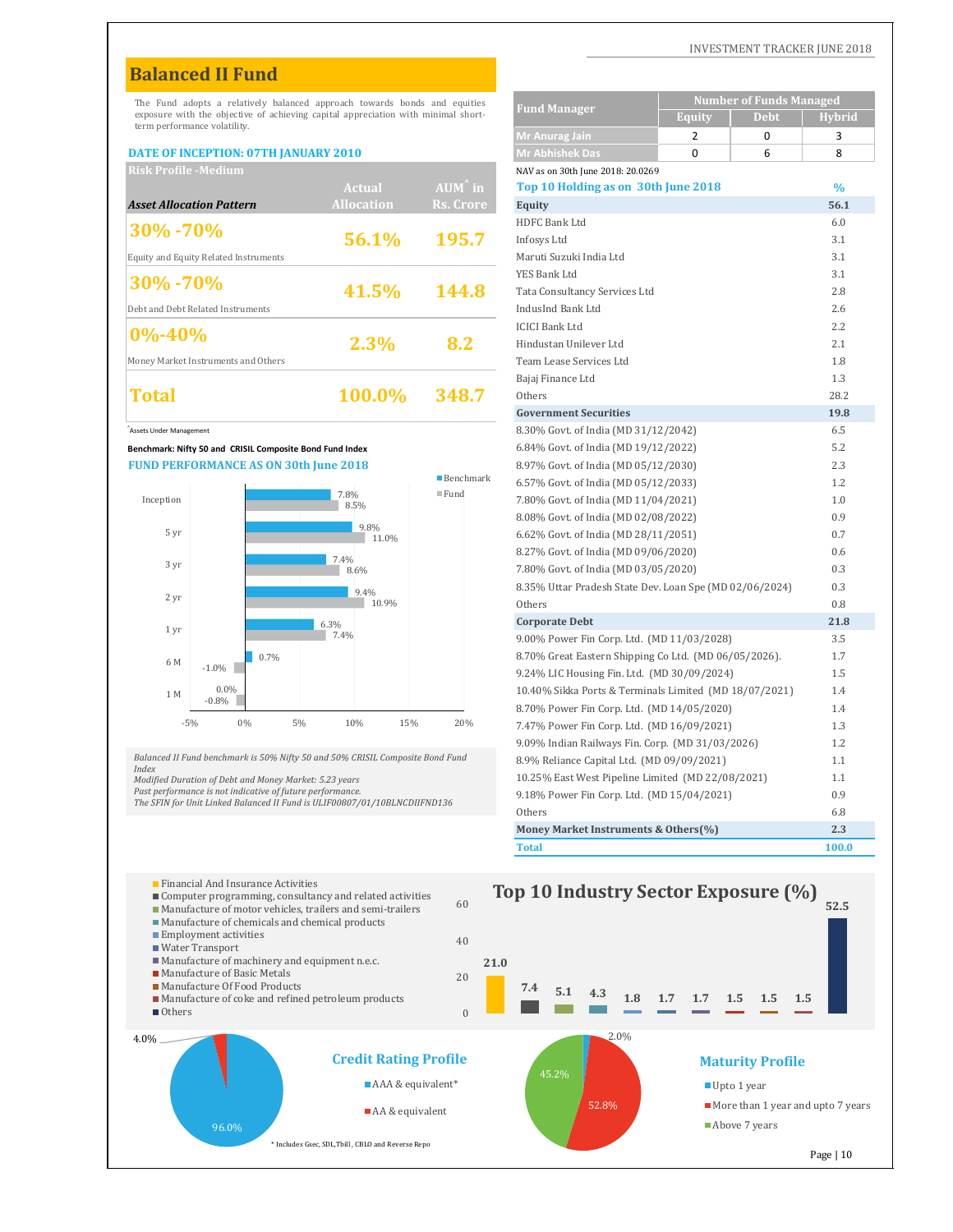# **Balanced Plus Fund**

#### **DATE OF INCEPTION: 13TH SEPTEMBER 2010**

| Risk Profile -Medium                  |                   |                                            | NAV as on 30th June 2018: 17.5432   |               |
|---------------------------------------|-------------------|--------------------------------------------|-------------------------------------|---------------|
|                                       | Actual            | AUM <sup><math>\hat{ }</math></sup> in Rs. | Top 10 Holding as on 30th June 2018 | $\frac{0}{0}$ |
| <b>Asset Allocation Pattern</b>       | <b>Allocation</b> | <b>Crore</b>                               | Equity                              | 56.8          |
|                                       |                   |                                            | HDFC Bank Ltd                       | 5.6           |
| $ 30\% - 70\%$                        | 56.8%             | 1103.7                                     | Infosys Ltd                         | 3.1           |
| Equity and Equity Related Instruments |                   |                                            | Maruti Suzuki India Ltd             | 3.1           |
| $ 30\% - 70\%$                        |                   |                                            | YES Bank Ltd                        | 2.9           |
|                                       | 42.1%             | 818.7                                      | IndusInd Bank Ltd                   | 2.6           |
| Debt and Debt Related Instruments     |                   |                                            | Tata Consultancy Services Ltd       | 2.5           |
|                                       |                   |                                            | <b>ICICI Bank Ltd</b>               | 2.5           |
| $ 0\% - 40\% $                        | $1.1\%$           | 22.1                                       | Hindustan Unilever Ltd              | 1.9           |
| Money Market Instruments and Others   |                   |                                            | Team Lease Services Ltd             | 1.7           |
|                                       |                   |                                            | Reliance Industries Ltd             | 1.6           |
| <b>Total</b>                          | <b>100.0%</b>     | 1944.4                                     | Others                              | 29.1          |
|                                       |                   |                                            |                                     |               |



| The Fund adopts a relatively balanced approach towards bonds and equities                                                                |                   |                                         | <b>Fund Manager</b>                                   | <b>Number of Funds Managed</b>                         |               |
|------------------------------------------------------------------------------------------------------------------------------------------|-------------------|-----------------------------------------|-------------------------------------------------------|--------------------------------------------------------|---------------|
| exposure with the objective of achieving capital appreciation with minimal short-<br>term performance volatility.                        |                   |                                         |                                                       | <b>Equity</b><br><b>Debt</b>                           | <b>Hybrid</b> |
|                                                                                                                                          |                   |                                         | Mr Anurag Jain                                        | $\overline{2}$<br>$\mathbf 0$                          | 3             |
| DATE OF INCEPTION: 13TH SEPTEMBER 2010                                                                                                   |                   |                                         | <b>Mr Abhishek Das</b>                                | $\Omega$<br>6                                          | 8             |
| Risk Profile -Medium                                                                                                                     |                   |                                         | NAV as on 30th June 2018: 17.5432                     |                                                        |               |
|                                                                                                                                          | <b>Actual</b>     | AUM <sup>^</sup> in Rs.                 | Top 10 Holding as on 30th June 2018                   |                                                        | $\%$          |
| <b>Asset Allocation Pattern</b>                                                                                                          | <b>Allocation</b> | Crore                                   | Equity                                                |                                                        | 56.8          |
| 30%-70%                                                                                                                                  |                   |                                         | <b>HDFC Bank Ltd</b>                                  |                                                        | 5.6           |
|                                                                                                                                          | 56.8%             | 1103.7                                  | Infosys Ltd                                           |                                                        | 3.1           |
| Equity and Equity Related Instruments                                                                                                    |                   |                                         | Maruti Suzuki India Ltd                               |                                                        | 3.1           |
| 30% -70%                                                                                                                                 |                   |                                         | <b>YES Bank Ltd</b>                                   |                                                        | 2.9           |
|                                                                                                                                          | 42.1%             | 818.7                                   | IndusInd Bank Ltd                                     |                                                        | 2.6           |
| Debt and Debt Related Instruments                                                                                                        |                   |                                         | Tata Consultancy Services Ltd                         |                                                        | 2.5           |
| 0%-40%                                                                                                                                   |                   |                                         | <b>ICICI Bank Ltd</b>                                 |                                                        | 2.5           |
|                                                                                                                                          | 1.1%              | 22.1                                    | Hindustan Unilever Ltd                                |                                                        | 1.9           |
| Money Market Instruments and Others                                                                                                      |                   |                                         | Team Lease Services Ltd                               |                                                        | 1.7           |
|                                                                                                                                          |                   |                                         | Reliance Industries Ltd                               |                                                        | 1.6           |
| Total                                                                                                                                    | 100.0%            | 1944.4                                  | Others                                                |                                                        | 29.1          |
|                                                                                                                                          |                   |                                         | <b>Government Securities</b>                          |                                                        | 25.9          |
| Assets Under Management                                                                                                                  |                   |                                         | 6.84% Govt. of India (MD 19/12/2022)                  |                                                        | 4.7           |
| Benchmark: Nifty 50 and CRISIL Composite Bond Fund Index                                                                                 |                   |                                         | 7.61% Govt. of India (MD 09/05/2030)                  |                                                        | 3.6           |
| <b>FUND PERFORMANCE AS ON 30th June 2018</b>                                                                                             |                   |                                         | 6.62% Govt. of India (MD 28/11/2051)                  |                                                        | 2.1           |
|                                                                                                                                          | 7.6%              | <b>Benchmark</b><br>$\blacksquare$ Fund | 8.83% Govt. of India (MD 25/11/2023)                  |                                                        | 1.9           |
| Inception                                                                                                                                | 7.5%              |                                         | 7.72% Govt. of India (MD 25/05/2025)                  |                                                        | 1.6           |
|                                                                                                                                          | 9.7%              |                                         | 7.80% Govt. of India (MD 11/04/2021)                  |                                                        | 1.6           |
| 5 yr                                                                                                                                     | 10.3%             |                                         | 6.57% Govt. of India (MD 05/12/2033)                  |                                                        | 1.4           |
|                                                                                                                                          | 7.3%              |                                         | 7.16% Govt. of India (MD 20/05/2023)                  |                                                        | 1.4           |
| 3 yr                                                                                                                                     | 7.8%              |                                         | 8.27% Govt. of India (MD 09/06/2020)                  |                                                        | 1.2           |
| 2 yr                                                                                                                                     | 9.3%              |                                         | 6.68% Govt. of India (MD 17/09/2031)                  |                                                        | 0.8           |
|                                                                                                                                          | 9.7%              |                                         | Others                                                |                                                        | 5.4           |
| 1 yr                                                                                                                                     | 6.1%              |                                         | <b>Corporate Debt</b>                                 |                                                        | 16.2          |
|                                                                                                                                          | 6.2%              |                                         |                                                       | 10.40% Sikka Ports & Terminals Limited (MD 18/07/2021) | 1.6           |
| 0.6%<br>6 M<br>$-1.5%$                                                                                                                   |                   |                                         | 8.70% Great Eastern Shipping Co Ltd. (MD 06/05/2026). |                                                        | 1.3           |
|                                                                                                                                          |                   |                                         | 9.25% Reliance Jio Infocomm Ltd. (MD 16/06/2024)      |                                                        | 1.3           |
| $0.0\%$<br>1 M<br>$-0.9%$                                                                                                                |                   |                                         | 7.95% LIC Housing Fin. Ltd. (MD 24/03/2022)           |                                                        | 1.1           |
|                                                                                                                                          |                   |                                         | 9.24% LIC Housing Fin. Ltd. (MD 30/09/2024)           |                                                        | 1.0           |
| 0%<br>$-5%$                                                                                                                              | 5%<br>10%<br>15%  | 20%                                     | 8.83% Indian Railways Fin. Corp. (MD 25/03/2023)      |                                                        | 0.9           |
|                                                                                                                                          |                   |                                         | 9.09% Indian Railways Fin. Corp. (MD 31/03/2026)      |                                                        | 0.8           |
| Balanced Plus Fund benchmark is 50% Nifty 50 and 50% CRISIL Composite Bond Fund<br>Index                                                 |                   |                                         | 9% Shriram Transport Finance Co. Ltd. (MD 28/03/2028) |                                                        | 0.8           |
| Modified Duration of Debt and Money Market: 5.30 years                                                                                   |                   |                                         | 9.00% Power Fin Corp. Ltd. (MD 11/03/2028)            |                                                        | 0.8           |
| Past performance is not indicative of future performance.<br>The SFIN for Unit Linked Balanced Plus Fund is ULIF01013/09/10BLNCDPLFND136 |                   |                                         | 8.08% Tata Sons Ltd. (MD 05/08/2026)                  |                                                        | 0.6           |
|                                                                                                                                          |                   |                                         | Others                                                |                                                        | 6.0           |
|                                                                                                                                          |                   |                                         | Money Market Instruments & Others(%)                  |                                                        | 1.1           |
|                                                                                                                                          |                   |                                         | <b>Total</b>                                          |                                                        | 100.0         |

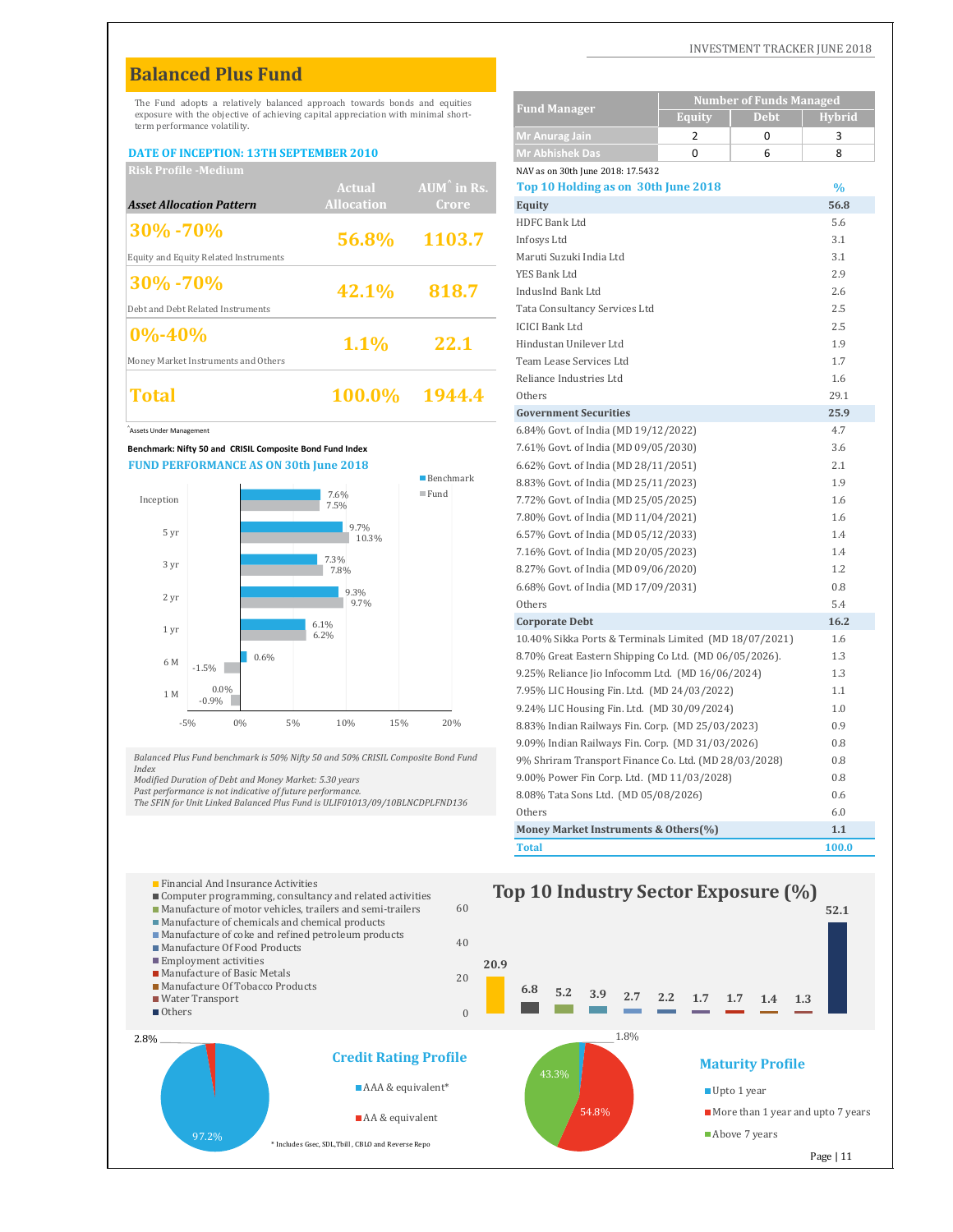## **Debt Fund**

The Fund invests in a portfolio of high quality bonds and other fixed and floating rate securities issued by the Government, Government agencies and corporate issuers, To maintain liquidity, the Funds invests in the money market instruments.

#### **DATE OF INCEPTION: 09TH JULY 2008**

| <b>Risk Profile -Low to Medium</b>  |                   |                   | NAV as on 30th June 2018: 22.2404                       |      |
|-------------------------------------|-------------------|-------------------|---------------------------------------------------------|------|
|                                     | Actual            | $AUM^{\hat{}}$ in | Top 10 Holding as on 30th June 2018                     | $\%$ |
| <b>Asset Allocation Pattern</b>     | <b>Allocation</b> | Rs. Crore         | <b>Government Securities</b>                            | 33.0 |
| $ 60\% - 100\%$                     |                   |                   | 6.68% Govt. of India (MD 17/09/2031)                    | 13.2 |
|                                     | 97.3%             | 218.7             | 7.72% Govt. of India (MD 25/05/2025)                    | 6.1  |
| Debt and Debt Related Instruments   |                   |                   | 8.24% Tamilnadu State Dev. Loan (MD 10/06/2025)         | 3.5  |
| $ 0\% - 40\% $                      |                   |                   | 6.57% Govt. of India (MD 05/12/2033)                    | 1.7  |
|                                     | 2.7%              | 6.1               | 7.06% Govt. of India (MD 10/10/2046)                    | 1.5  |
| Money Market Instruments and Others |                   |                   | 6.79% Govt. of India (MD 26/12/2029)                    | 1.4  |
|                                     |                   |                   | 8.51% Andhra Pradesh State Dev. Loan (MD 17/02/2021)    | 1.3  |
| Total                               | 100.0%            | 224.8             | 7.73% Tamilnadu State Dev. Loan Special (MD 22/02/2024) | 0.9  |
|                                     |                   |                   |                                                         |      |

^Assets Under Management

**Benchmark: CRISIL Composite Bond Fund Index** 

**FUND PERFORMANCE AS ON 30th June 2018**



Debt Fund benchmark is CRISIL Composite Bond Fund Index<br>Modified Duration of Debt and Money Market: 5.10 years<br>The SFIN for Unit Linked Debt Fund is ULIF00409/07/08INDEBTFUND136

97.3%

2.7%





| NAV as on 30th June 2018: 22.2404                         |               |
|-----------------------------------------------------------|---------------|
| Top 10 Holding as on 30th June 2018                       | $\frac{0}{0}$ |
| <b>Government Securities</b>                              | 33.0          |
| 6.68% Govt. of India (MD 17/09/2031)                      | 13.2          |
| 7.72% Govt. of India (MD 25/05/2025)                      | 6.1           |
| 8.24% Tamilnadu State Dev. Loan (MD 10/06/2025)           | 3.5           |
| 6.57% Govt. of India (MD 05/12/2033)                      | 1.7           |
| 7.06% Govt. of India (MD 10/10/2046)                      | 1.5           |
| 6.79% Govt. of India (MD 26/12/2029)                      | 1.4           |
| 8.51% Andhra Pradesh State Dev. Loan (MD 17/02/2021)      | 1.3           |
| 7.73% Tamilnadu State Dev. Loan Special (MD 22/02/2024)   | 0.9           |
| 7.71% Tamilnadu State Dev. Loan Special (MD 22/02/2024)   | 0.9           |
| 6.62% Govt. of India (MD 28/11/2051)                      | 0.8           |
| Others                                                    | 1.7           |
|                                                           |               |
| <b>Corporate Debt</b>                                     | 64.3          |
| 9.30% Fullerton India Credit Company Ltd. (MD 08/06/2028) | 4.6           |
| 10.25% East West Pipeline Limited (MD 22/08/2021)         | 4.4           |
| 9.25% Reliance Jio Infocomm Ltd. (MD 16/06/2024)          | 4.1           |
| 8.97% Tata Sons Ltd. (MD 15/07/2020)                      | 3.4           |
| 7.47% Power Fin Corp. Ltd. (MD 16/09/2021)                | 3.0           |
| 8.04% Tata Sons Ltd. (MD 02/09/2026)                      | 3.0           |
| 7.90% Housing Dev. Fin. Corp. Ltd. (MD 24/08/2026)        | 3.0           |
| 8.70% Great Eastern Shipping Co Ltd. (MD 06/05/2026).     | 2.8           |
| 8.385% IDFC Infra Finance Ltd. (MD12/10/2021)             | 2.7           |
| 8.45% Sundaram Finance Limited (MD 21/02/2028)            | 2.2           |
| Others                                                    | 31.1          |
| Money Market Instruments & Others(%)                      | 2.7           |

**Mr Abhishek Das 0688** 

**Fund Manager Number of Funds Managed**

**Equity** Debt Hybrid

\* Includes Gsec, SDL,Tbill , CBLO and Reverse Repo

**Credit Rating Profile** ■ AAA & equivalent\* ■ AA & equivalent

INVESTMENT TRACKER JUNE 2018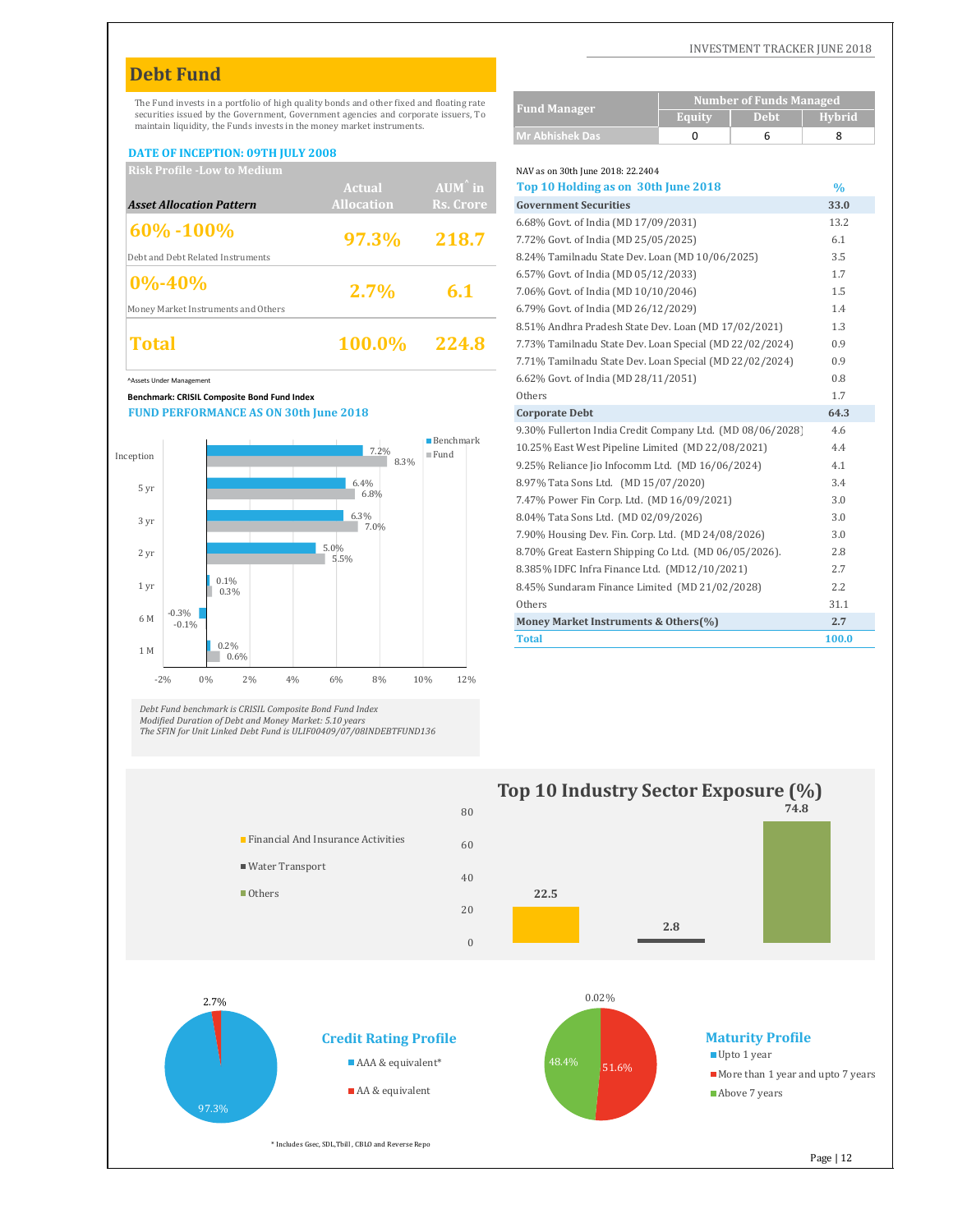# **Debt Plus Fund**

The Fund invests in a portfolio of high quality bonds and other fixed and floating rate securities issued by the Government, Government agencies and corporate issuers, To maintain liquidity, the Funds invests in the money market instruments.

#### **DATE OF INCEPTION: 15TH SEPTEMBER 2010**

| <b>Risk Profile -Low to Medium</b>  |                   |                   | NAV as on 30th June 2018: 17.0440    |      |
|-------------------------------------|-------------------|-------------------|--------------------------------------|------|
|                                     | Actual            | $AUM^{\wedge}$ in | Top 10 Holding as on 30th June 2018  | $\%$ |
| <b>Asset Allocation Pattern</b>     | <b>Allocation</b> | Rs. Crore         | <b>Government Securities</b>         | 31.5 |
| $ 60\% - 100\% $                    |                   |                   | 6.68% Govt. of India (MD 17/09/2031) | 12.3 |
|                                     | 97.6%             | 480.3             | 7.72% Govt. of India (MD 25/05/2025) | 4.1  |
| Debt and Debt Related Instruments   |                   |                   | 6.57% Govt. of India (MD 05/12/2033) | 2.5  |
| $ 0\% - 40\% $                      |                   |                   | 6.79% Govt. of India (MD 26/12/2029) | 2.5  |
|                                     | $2.4\%$           | <b>11.9</b>       | 8.83% Govt. of India (MD 25/11/2023) | 1.6  |
| Money Market Instruments and Others |                   |                   | 7.06% Govt. of India (MD 10/10/2046) | 1.5  |
|                                     |                   |                   | 7.59% Govt. of India (MD 11/01/2026) | 1.0  |
| Total                               | 100.0%            | 492.2             | 7.73% Govt. of India (MD 19/12/2034) | 0.9  |
|                                     |                   |                   |                                      |      |

^Assets Under Management

**Benchmark: CRISIL Composite Bond Fund Index** 

**FUND PERFORMANCE AS ON 30th June 2018**



Debt Plus Fund benchmark is CRISIL Composite Bond Fund Index<br>Modified Duration of Debt and Money Market: 5.14 years<br>The SFIN for Unit Linked Debt Plus Fund is ULIF01115/09/10DEBTPLFUND136







# <sup>100</sup> **Top <sup>10</sup> Industry Sector Exposure (%)**

INVESTMENT TRACKER JUNE 2018

| <b>Fund Manager</b>                                       |               | <b>Number of Funds Managed</b> |               |
|-----------------------------------------------------------|---------------|--------------------------------|---------------|
|                                                           | <b>Equity</b> | <b>Debt</b>                    | <b>Hybrid</b> |
| <b>Mr Abhishek Das</b>                                    | 0             | 6                              | 8             |
|                                                           |               |                                |               |
| NAV as on 30th June 2018: 17.0440                         |               |                                |               |
| Top 10 Holding as on 30th June 2018                       |               |                                | $\frac{0}{0}$ |
| <b>Government Securities</b>                              |               |                                | 31.5          |
| 6.68% Govt. of India (MD 17/09/2031)                      |               |                                | 12.3          |
| 7.72% Govt. of India (MD 25/05/2025)                      |               |                                | 4.1           |
| 6.57% Govt. of India (MD 05/12/2033)                      |               |                                | 2.5           |
| 6.79% Govt. of India (MD 26/12/2029)                      |               |                                | 2.5           |
| 8.83% Govt. of India (MD 25/11/2023)                      |               |                                | 1.6           |
| 7.06% Govt. of India (MD 10/10/2046)                      |               |                                | 1.5           |
| 7.59% Govt. of India (MD 11/01/2026)                      |               |                                | 1.0           |
| 7.73% Govt. of India (MD 19/12/2034)                      | 0.9           |                                |               |
| 7.72% Govt. of India (MD 26/10/2055)                      | 0.8           |                                |               |
| 8.24% Govt. of India (MD 10/11/2033)                      |               |                                | 0.7           |
| Others                                                    | 3.7           |                                |               |
| <b>Corporate Debt</b>                                     |               |                                | 66.1          |
| 9.25% Reliance Jio Infocomm Ltd. (MD 16/06/2024)          |               |                                | 7.0           |
| 7.2% Housing Dev. Fin.Corp. Ltd. (MD 01/09/2020)          |               |                                | 4.0           |
| 9.30% Fullerton India Credit Company Ltd. (MD 08/06/2028) |               |                                | 3.2           |
| 8.15% Bajaj Finance Ltd. (MD 22/06/2027)                  |               |                                | 2.9           |
| 8.60% IDFC Infra Finance Ltd. (MD 25/08/2021)             |               |                                | 2.4           |
| 9% Shriram Transport Finance Co. Ltd. (MD 28/03/2028)     |               |                                | 2.4           |
| 8.65% Power Fin Corp. Ltd. (MD 28/12/2024)                |               |                                | 2.0           |
| 8.20% Power Grid Corp. Ltd. (MD 23/01/2020)               |               |                                | 2.0           |
| 8.01% L&T Infra Debt Fund Ltd. (MD 08/06/2022)            |               |                                | 2.0           |
| 8.23% Rural Electrification Corp. Ltd. (MD 23/01/2025)    |               |                                | 2.0           |
| Others                                                    |               |                                | 36.3          |
| Money Market Instruments & Others(%)                      |               |                                | 2.4           |
| <b>Total</b>                                              |               |                                | 100.0         |

\* Includes Gsec, SDL,Tbill , CBLO and Reverse Repo

**Credit Rating Profile** ■ AAA & equivalent\* ■ AA & equivalent

 $\theta$ 

96.2%

3.8%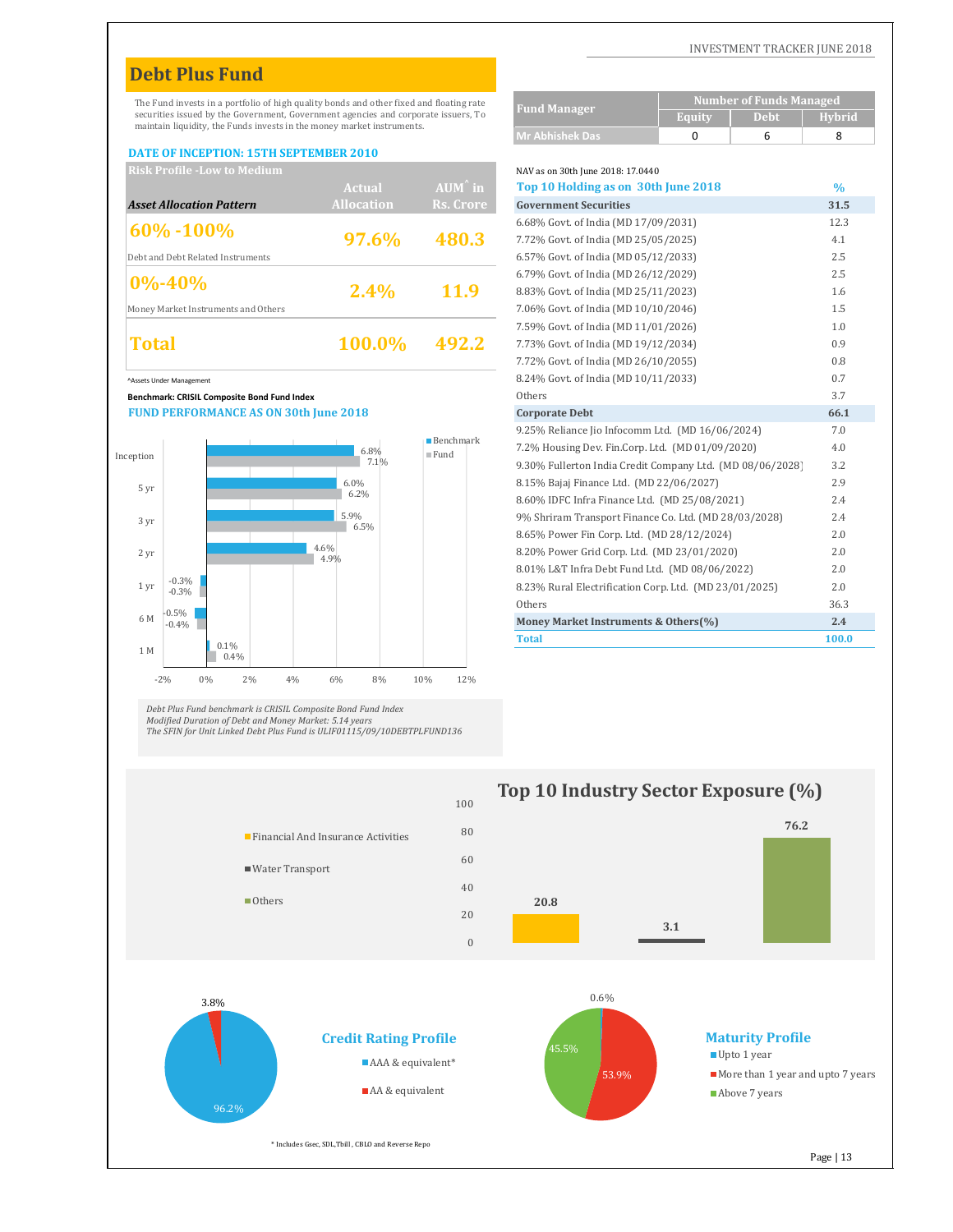#### INVESTMENT TRACKER JUNE 2018

# **Liquid Fund**

This Fund primarily invests in a portfolio constituted of money market and high quality debt securities.

#### **DATE OF INCEPTION: 14TH JULY 2008**

| <b>Risk Profile - Low</b>           |                   |                   | NAV as on 30th June 2018: 20.9605                                                                                                                                                                                                                                                                                                                                                                                                                            |      |
|-------------------------------------|-------------------|-------------------|--------------------------------------------------------------------------------------------------------------------------------------------------------------------------------------------------------------------------------------------------------------------------------------------------------------------------------------------------------------------------------------------------------------------------------------------------------------|------|
|                                     | Actual            | $AUM^{\hat{}}$ in | Top 10 Holding as on 30th June 2018                                                                                                                                                                                                                                                                                                                                                                                                                          | $\%$ |
| <b>Asset Allocation Pattern</b>     | <b>Allocation</b> | Rs. Crore         | <b>Corporate Debt</b>                                                                                                                                                                                                                                                                                                                                                                                                                                        | 24.3 |
| $ 0\% - 60\% $                      |                   |                   | 8.10% Reliance Jio Infocomm Limited (MD 29/04/2019)                                                                                                                                                                                                                                                                                                                                                                                                          | 5.4  |
|                                     | 24.3%             | 45.0              | 9.55% LIC Housing Fin. Ltd. (MD 25/10/2018)                                                                                                                                                                                                                                                                                                                                                                                                                  | 2.7  |
| Debt and Debt Related Instruments   |                   |                   | 9.38% Rural Electrification Corp. Ltd. (MD 06/11/2018)                                                                                                                                                                                                                                                                                                                                                                                                       | 2.7  |
| $ 40\% - 100\% $                    |                   |                   | 8.72% Housing Dev. Fin.Corp. Ltd. (MD 15/04/2019)                                                                                                                                                                                                                                                                                                                                                                                                            | 2.7  |
|                                     | 75.7%             | <b>140.3</b>      | 8.25% Housing Dev. Fin. Corp. Ltd. (MD 23/10/2018)                                                                                                                                                                                                                                                                                                                                                                                                           | 2.7  |
| Money Market Instruments and Others |                   |                   | 7.51% LIC Housing Fin. Ltd. (MD 14/08/2018)                                                                                                                                                                                                                                                                                                                                                                                                                  | 2.7  |
|                                     |                   |                   | 7.85% Shriram Transport Finance Co. Ltd. (MD 12/12/2018)                                                                                                                                                                                                                                                                                                                                                                                                     | 2.7  |
| Total                               | 100.0%            | 185.3             | 7.79% LIC Housing Fin. Ltd. (MD 10/05/2019)                                                                                                                                                                                                                                                                                                                                                                                                                  | 2.7  |
|                                     |                   |                   | $\mathbf{a} \cdot \mathbf{a} = \mathbf{a} \cdot \mathbf{a} + \mathbf{a} \cdot \mathbf{a} + \mathbf{a} \cdot \mathbf{a} + \mathbf{a} \cdot \mathbf{a} + \mathbf{a} \cdot \mathbf{a} + \mathbf{a} \cdot \mathbf{a} + \mathbf{a} \cdot \mathbf{a} + \mathbf{a} \cdot \mathbf{a} + \mathbf{a} \cdot \mathbf{a} + \mathbf{a} \cdot \mathbf{a} + \mathbf{a} \cdot \mathbf{a} + \mathbf{a} \cdot \mathbf{a} + \mathbf{a} \cdot \mathbf{a} + \mathbf{a} \cdot \math$ |      |

**Benchmark: CRISIL Liquid Fund Index**

**FUND PERFORMANCE AS ON 30th June 2018**



*Liquid Fund benchmark is CRISIL Liquid Fund Index.*

Modified Duration of Debt and Money Market: 0.50 years<br>The SFIN for Unit Linked Liquid Fund is ULIF00514/07/08LIQUIDFUND136



**Equity Debt Hybrid Mr Abhishek Das** 068 **Fund Manager Number of Funds Managed**

**Risk Profile -Low** NAV as on 30th June 2018: 20.9605 **%** 8.10% Reliance Jio Infocomm Limited (MD 29/04/2019) 5.4 9.55% LIC Housing Fin. Ltd. (MD 25/10/2018) 2.7 9.38% Rural Electrification Corp. Ltd. (MD 06/11/2018) 2.7 8.72% Housing Dev. Fin.Corp. Ltd. (MD 15/04/2019) 2.7 8.25% Housing Dev. Fin. Corp. Ltd. (MD 23/10/2018) 2.7 7.51% LIC Housing Fin. Ltd. (MD 14/08/2018) 2.7 7.85% Shriram Transport Finance Co. Ltd. (MD 12/12/2018) 2.7 7.79% LIC Housing Fin. Ltd. (MD 10/05/2019) 2.7 **Money Market Instruments & Others(%) 75.7** ^Assets Under Management **Total 100.0 Top 10 Holding as on 30th June 2018**

**74.4**



Upto 1 year

\* Includes Gsec, SDL,Tbill , CBLO and Reverse Repo

Page | 14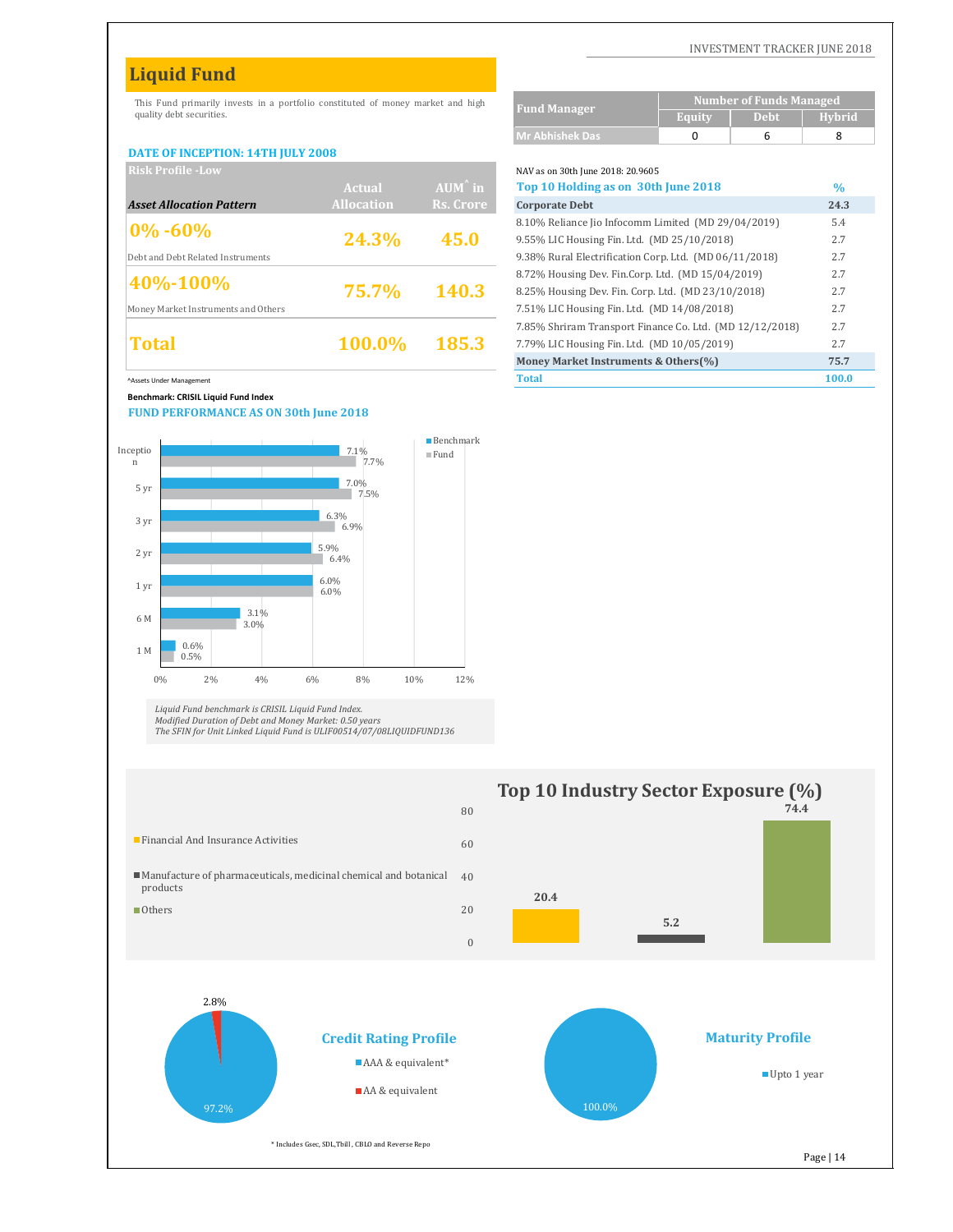#### INVESTMENT TRACKER JUNE 2018

# **NAV Guarantee Fund**

The Fund aims to generate long-term capital appreciation from active management of a portfolio of equity and fixed income securities. The allocation between equity and debt is dynamically managed, depending on the prevalent market conditions to safeguard capital appreciation. The use of derivatives is as per approval by IRDAI.

| Risk Profile -Medium                  |                   |                   | NAV as on 30th June 2018: 17.8725   |               |
|---------------------------------------|-------------------|-------------------|-------------------------------------|---------------|
|                                       | Actual            | $AUM^{\wedge}$ in | Top 10 Holding as on 30th June 2018 | $\frac{0}{0}$ |
| <b>Asset Allocation Pattern</b>       | <b>Allocation</b> | Rs. Crore         | Equity                              | 27.3          |
|                                       |                   |                   | HDFC Bank Ltd                       | 3.6           |
| $ 0\% - 100\%$                        | 27.3%             | 48.6              | Maruti Suzuki India Ltd             | 3.1           |
| Equity and Equity Related Instruments |                   |                   | IndusInd Bank Ltd                   | 2.9           |
|                                       |                   |                   | Infosys Ltd                         | 2.1           |
| $ 0\% - 100\%$                        | 69.7%             | 124.1             | Kotak Mahindra Bank Ltd             | 2.0           |
| Debt and Debt Related Instruments     |                   |                   | YES Bank Ltd                        | 2.0           |
|                                       |                   |                   | Bajaj Finance Ltd                   | 1.6           |
| $ 0\% - 100\%$                        | 2.9%              | 5.2               | Sun Pharmaceutical Industries Ltd   | 1.3           |
| Money Market Instruments and Others   |                   |                   | GAIL (India) Ltd                    | 1.0           |
|                                       |                   |                   | Larsen & Tourbo Ltd                 | 1.0           |
| <b>Total</b>                          | 100.0%            | 177.9             | Others                              | 6.7           |
|                                       |                   |                   |                                     |               |

^Accots Under Management

#### **FUND PERFORMANCE AS ON 30th June 2018**



**Equity** Debt Hybrid **Mr Manish Lodha** 002 **DATE OF INCEPTION: 15TH APRIL 2011 Mr Abhishek** Das 06688 **Risk Profile -Medium** NAV as on 30th June 2018: 17.8725 **%** HDFC Bank Ltd 3.6 Maruti Suzuki India Ltd 3.1 Equity and Equity Related Instruments IndusInd Bank Ltd 2.9 Infosys Ltd 2.1 Kotak Mahindra Bank Ltd 2.0 Bajaj Finance Ltd 1.6 Sun Pharmaceutical Industries Ltd 1.3 Larsen & Tourbo Ltd 1.0 Others 6.7 **Government Securities** 69.7 7.80% Govt. of India (MD 11/04/2021) 69.7 **Money Market Instruments & Others(%) 2.9 Total 100.0 Fund Manager Number of Funds Managed Top 10 Holding as on 30th June 2018**

*Modified Duration of Debt and Money Market: 2.36 years*

Past performance is not indicative of future performance.<br>The SFIN for Unit Linked NAV Guarantee Fund is ULIF01215/04/11NAVGFUNDSI136

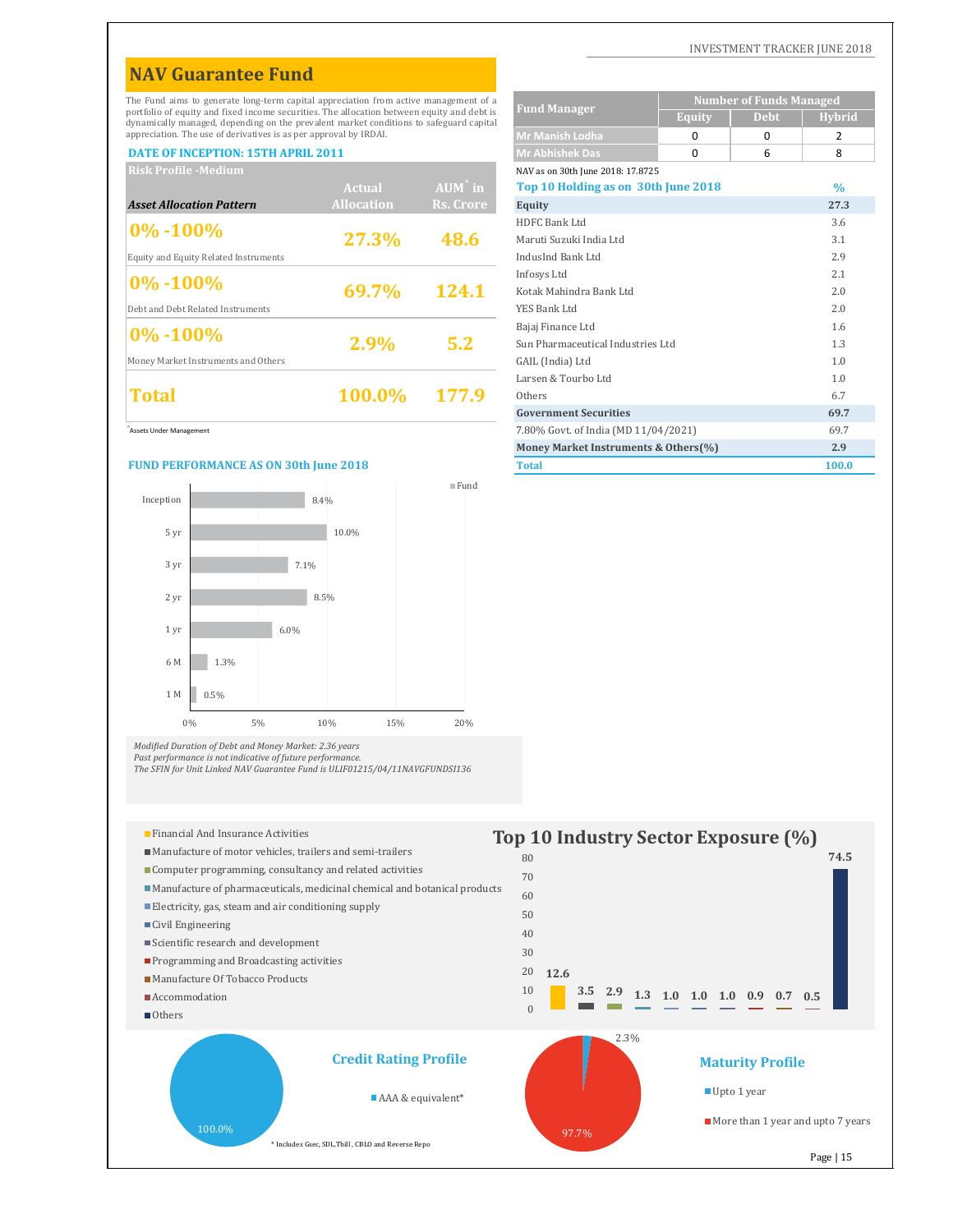# **Pension Growth Fund**

#### **DATE OF INCEPTION: 08TH SEPTEMBER 2016**

| <b>Risk Profile -Medium to High</b>   |                   |                   | NAV as on 30th June 2018: 10.9157   |               |
|---------------------------------------|-------------------|-------------------|-------------------------------------|---------------|
|                                       | Actual            | $AUM^{\wedge}$ in | Top 10 Holding as on 30th June 2018 | $\frac{0}{0}$ |
| <b>Asset Allocation Pattern</b>       | <b>Allocation</b> | Rs. Crore         | Equity                              | 39.6          |
|                                       |                   |                   | HDFC Bank Ltd                       | 3.3           |
| $ 10\% - 60\%$                        | 39.6%             | 4.6               | YES Bank Ltd                        | 2.2           |
| Equity and Equity Related Instruments |                   |                   | Maruti Suzuki India Ltd             | 2.2           |
| $ 20\% - 100\%$                       |                   |                   | Infosys Ltd                         | 1.6           |
|                                       | 50.3%             | 5.8               | IndusInd Bank Ltd                   | 1.4           |
| Debt and Debt Related Instruments     |                   |                   | Hindustan Unilever Ltd              | 1.4           |
| $ 0\% - 80\%$                         |                   |                   | Godrej Consumer Products Ltd        | 1.4           |
|                                       | 10.1%             | 1.2               | Team Lease Services Ltd             | 1.4           |
| Money Market Instruments and Others   |                   |                   | GAIL (India) Ltd                    | 1.4           |
|                                       |                   |                   | Tata Consultancy Services Ltd       | 1.2           |
| <b>Total</b>                          | 100.0%            | 11.5              | Others                              | 22.2          |
|                                       |                   |                   |                                     | $ -$          |





Pension Growth Fund benchmark is 40% Nifty 50 and 60% CRISIL Composite Bond Fund Index<br>Modified Duration of Debt and Money Market: 4.41 years<br>Past performance is not indicative of future performance.<br>The SFIN for Unit Link

| The Fund invests in listed equities and high quality fixed income and money market |                                                          |      | <b>Fund Manager</b> | <b>Number of Funds Managed</b>                                                                                                                              |                                        |                                                         |                              |                |
|------------------------------------------------------------------------------------|----------------------------------------------------------|------|---------------------|-------------------------------------------------------------------------------------------------------------------------------------------------------------|----------------------------------------|---------------------------------------------------------|------------------------------|----------------|
|                                                                                    |                                                          |      |                     | instruments. The Fund intends to adopt a relatively aggressive approach towards<br>bonds and equities with the objective of achieving capital appreciation. |                                        |                                                         | <b>Debt</b><br><b>Equity</b> | <b>Hybrid</b>  |
|                                                                                    |                                                          |      |                     |                                                                                                                                                             |                                        | <b>Mr Abhishek Das</b>                                  | $\Omega$<br>6                | 8              |
|                                                                                    | <b>DATE OF INCEPTION: 08TH SEPTEMBER 2016</b>            |      |                     |                                                                                                                                                             |                                        | Mr Manish Lodha                                         | 0<br>$\Omega$                | $\overline{2}$ |
|                                                                                    | <b>Risk Profile - Medium to High</b>                     |      |                     |                                                                                                                                                             |                                        | NAV as on 30th June 2018: 10.9157                       |                              |                |
|                                                                                    |                                                          |      |                     | <b>Actual</b>                                                                                                                                               | AUM <sup><math>\hat{ }</math></sup> in | Top 10 Holding as on 30th June 2018                     |                              | $\frac{0}{0}$  |
|                                                                                    | <b>Asset Allocation Pattern</b>                          |      |                     | <b>Allocation</b>                                                                                                                                           | <b>Rs. Crore</b>                       | Equity                                                  |                              | 39.6           |
| 10% -60%                                                                           |                                                          |      |                     |                                                                                                                                                             |                                        | <b>HDFC Bank Ltd</b>                                    |                              | 3.3            |
|                                                                                    |                                                          |      |                     | 39.6%                                                                                                                                                       | 4.6                                    | YES Bank Ltd                                            |                              | 2.2            |
|                                                                                    | Equity and Equity Related Instruments                    |      |                     |                                                                                                                                                             |                                        | Maruti Suzuki India Ltd                                 |                              | 2.2            |
| 20%-100%                                                                           |                                                          |      |                     |                                                                                                                                                             |                                        | Infosys Ltd                                             |                              | 1.6            |
|                                                                                    |                                                          |      |                     | 50.3%                                                                                                                                                       | 5.8                                    | IndusInd Bank Ltd                                       |                              | 1.4            |
|                                                                                    | Debt and Debt Related Instruments                        |      |                     |                                                                                                                                                             |                                        | Hindustan Unilever Ltd                                  |                              | 1.4            |
| 0%-80%                                                                             |                                                          |      |                     |                                                                                                                                                             |                                        | Godrej Consumer Products Ltd                            |                              | 1.4            |
|                                                                                    |                                                          |      |                     | 10.1%                                                                                                                                                       | 1.2                                    | Team Lease Services Ltd                                 |                              | 1.4            |
|                                                                                    | Money Market Instruments and Others                      |      |                     |                                                                                                                                                             |                                        | GAIL (India) Ltd                                        |                              | 1.4            |
|                                                                                    |                                                          |      |                     |                                                                                                                                                             |                                        | Tata Consultancy Services Ltd                           |                              | 1.2            |
| Total                                                                              |                                                          |      |                     | 100.0%                                                                                                                                                      | 11.5                                   | Others                                                  |                              | 22.2           |
|                                                                                    |                                                          |      |                     |                                                                                                                                                             |                                        | <b>Government Securities</b>                            |                              | 34.4           |
| Assets Under Management                                                            |                                                          |      |                     |                                                                                                                                                             |                                        | 7.61% Govt. of India (MD 09/05/2030)                    |                              | 6.5            |
|                                                                                    | Benchmark: Nifty 50 and CRISIL Composite Bond Fund Index |      |                     |                                                                                                                                                             |                                        | 8.27% Govt. of India (MD 09/06/2020)                    |                              | 5.5            |
|                                                                                    | <b>FUND PERFORMANCE AS ON 30th June 2018</b>             |      |                     |                                                                                                                                                             |                                        | 9.23% Govt. of India (MD 23/12/2043)                    |                              | 5.4            |
|                                                                                    |                                                          |      |                     |                                                                                                                                                             | $\blacksquare$ Benchmark<br>Fund       | 6.84% Govt. of India (MD 19/12/2022)                    |                              | 4.6            |
|                                                                                    |                                                          |      | 5.8%                |                                                                                                                                                             |                                        | 8.35% Uttar Pradesh State Dev. Loan Spe (MD 02/06/2024) |                              | 2.6            |
| Inception                                                                          |                                                          |      | 5.0%                |                                                                                                                                                             |                                        | 7.80% Govt. of India (MD 11/04/2021)                    |                              | 1.9            |
|                                                                                    |                                                          |      |                     |                                                                                                                                                             |                                        | 8.30% Govt. of India (MD 31/12/2042)                    |                              | 1.8            |
|                                                                                    |                                                          |      | 4.7%                |                                                                                                                                                             |                                        | 8.51% Andhra Pradesh State Dev. Loan (MD 17/02/2021)    |                              | 1.7            |
| 1 yr                                                                               |                                                          |      | 5.0%                |                                                                                                                                                             |                                        | 6.62% Govt. of India (MD 28/11/2051)                    |                              | 1.2            |
|                                                                                    |                                                          |      |                     |                                                                                                                                                             |                                        | 8.30% Govt. of India (MD 02/07/2040)                    |                              | 0.9            |
|                                                                                    |                                                          |      |                     |                                                                                                                                                             |                                        | Others                                                  |                              | 2.3            |
| 6 M                                                                                |                                                          | 0.3% |                     |                                                                                                                                                             |                                        | <b>Corporate Debt</b>                                   |                              | 16.0           |
|                                                                                    | $-1.3%$                                                  |      |                     |                                                                                                                                                             |                                        | 10.25% East West Pipeline Limited (MD 22/08/2021)       |                              | 4.5            |
|                                                                                    |                                                          |      |                     |                                                                                                                                                             |                                        | 9.02% Rural Electrification Corp. Ltd. (MD 19/11/2022)  |                              | 3.5            |
| 1 M                                                                                | $0.0\%$                                                  |      |                     |                                                                                                                                                             |                                        | 8.70% Great Eastern Shipping Co Ltd. (MD 06/05/2026).   |                              | 2.6            |
|                                                                                    | $-0.6%$                                                  |      |                     |                                                                                                                                                             |                                        | 10.40% Sikka Ports & Terminals Limited (MD 18/07/2021)  |                              | 1.8            |
|                                                                                    |                                                          |      |                     |                                                                                                                                                             |                                        | 9.25% Reliance Jio Infocomm Ltd. (MD 16/06/2024)        |                              | 1.8            |
| $-5%$                                                                              | 0%                                                       |      | 5%                  | 10%<br>15%                                                                                                                                                  | 20%                                    | 8.83% Indian Railways Fin. Corp. (MD 25/03/2023)        |                              | 1.7            |
|                                                                                    |                                                          |      |                     |                                                                                                                                                             |                                        | Money Market Instruments & Others(%)                    |                              | 10.1           |
|                                                                                    |                                                          |      |                     | ension Growth Fund benchmark is 40% Nifty 50 and 60% CRISIL Composite Bond Fund Index                                                                       |                                        | <b>Total</b>                                            |                              | 100.0          |

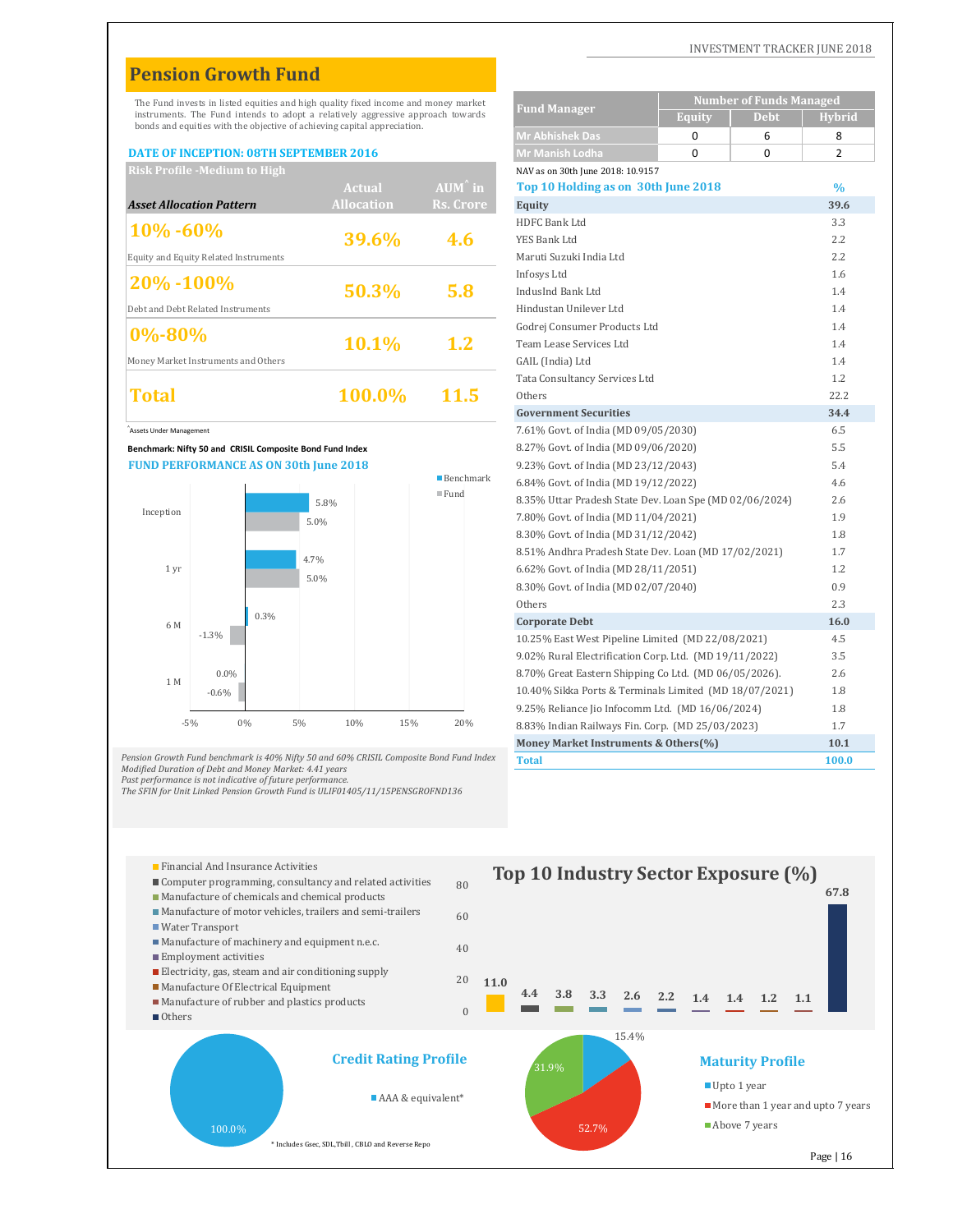# **India Multicap Fund**

To generate capital appreciation in the long term through equity investments by investing in a diversified portfolio of Small Cap, Mid Cap and Large Cap Companies.

#### **DATE OF INCEPTION: 15TH NOVEMBER 2016**

| <b>Risk Profile - High</b>            |                   |                   | NAV as on 30th June 2018: 13.2946   |            |
|---------------------------------------|-------------------|-------------------|-------------------------------------|------------|
|                                       | <b>Actual</b>     | $AUM^{\hat{}}$ in | Top 10 Holding as on 30th June 2018 | $\%$       |
| <b>Asset Allocation Pattern</b>       | <b>Allocation</b> | Rs. Crore         | Equity                              | 96.6       |
|                                       |                   |                   | Kotak Banking ETF                   | 7.9        |
| $ 60\% - 100\%$                       | <b>96.6%</b>      | 397.9             | HDFC Bank Ltd                       | 6.9        |
| Equity and Equity Related Instruments |                   |                   | Infosys Ltd                         | 5.1        |
| $ 0\% - 40\% $                        |                   |                   | Tata Consultancy Services Ltd       | 4.9        |
|                                       | 3.4%              | <b>13.8</b>       | Maruti Suzuki India Ltd             | 4.8        |
| Money Market Instruments and Others   |                   |                   | YES Bank Ltd                        | 4.1        |
|                                       |                   |                   | Hindustan Unilever Ltd              | 3.7        |
| Total                                 | 100.0%            | 411.7             | IndusInd Bank Ltd                   | 3.4        |
|                                       |                   |                   | $Y \cap \{0, 1, \ldots, 1\}$        | $\sim$ $-$ |

^Assets Under Management

#### **Benchmark:** Nifty 100

#### **FUND PERFORMANCE AS ON 30th June 2018**



| <b>Mr Vikas Gupta</b>               |  | 3             |
|-------------------------------------|--|---------------|
|                                     |  |               |
| NAV as on 30th June 2018: 13.2946   |  |               |
| Top 10 Holding as on 30th June 2018 |  | $\frac{0}{4}$ |
| Equity                              |  | 96            |
| Kotak Banking ETF                   |  | 7.1           |
| HDFC Bank Ltd                       |  | 6.            |
| Inform I td                         |  |               |

**Fund Manager Number of Funds Managed**

| Equity                               | 96.6 |
|--------------------------------------|------|
| Kotak Banking ETF                    | 7.9  |
| <b>HDFC Bank Ltd</b>                 | 6.9  |
| Infosys Ltd                          | 5.1  |
| Tata Consultancy Services Ltd        | 4.9  |
| Maruti Suzuki India Ltd              | 4.8  |
| YES Bank Ltd                         | 4.1  |
| Hindustan Unilever Ltd               | 3.7  |
| IndusInd Bank Ltd                    | 3.4  |
| <b>ITC</b> Ltd                       | 2.5  |
| <b>ICICI Bank Ltd</b>                | 2.5  |
| Others                               | 50.7 |
| Money Market Instruments & Others(%) | 3.4  |

**Total 100.0** 

*India Multicap Fund benchmark is Nifty 100 Modified Duration of Debt and Money Market: 0.01 years Past performance is not indicative of future performance. The SFIN for Multicap Fund is ULIF01816/08/16IMCAPEQFND136*

- 
- $\blacksquare$  Computer programming, consultancy and related activities
- $\blacksquare$  Manufacture of motor vehicles, trailers and semi-trailers
- $\blacksquare$  Manufacture of chemicals and chemical products
- $\blacksquare$  Manufacture of machinery and equipment n.e.c.
- $\blacksquare$  Manufacture of rubber and plastics products
- Manufacture Of Food Products
- Manufacture Of Tobacco Products
- $\blacksquare$  <br> Manufacture of coke and refined petroleum products
- $\blacksquare$  <br> Manufacture of Basic Metals
- $Mutual Fund (Including ETF)$
- Others

100.0%



\* Includes Gsec, SDL,Tbill , CBLO and Reverse Repo

#### INVESTMENT TRACKER JUNE 2018

**Equity Debt Hybrid**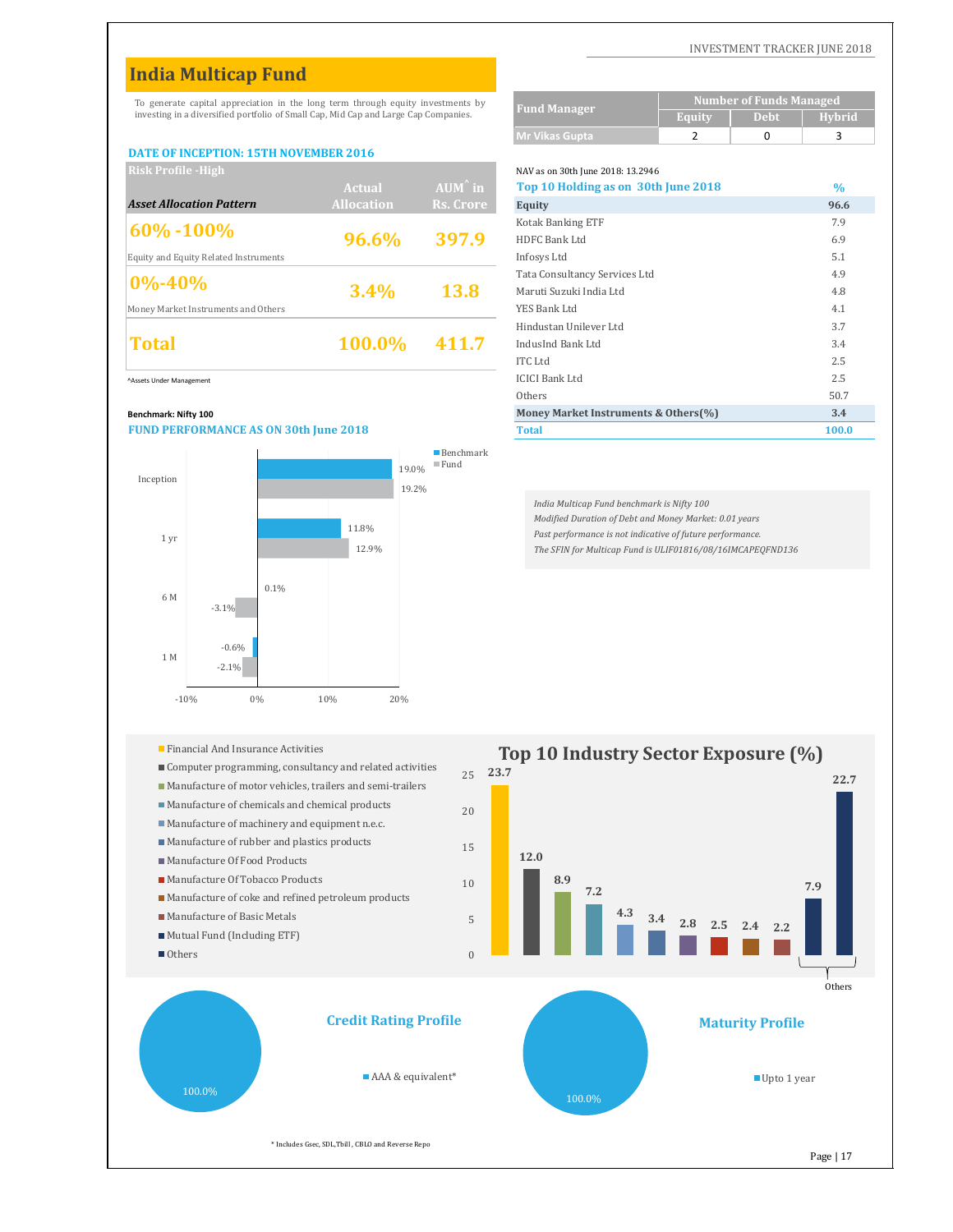#### INVESTMENT TRACKER JUNE 2018

# **UL Emerging Leaders Equity Fund**

The objective of this fund is to generate capital appreciation in the long term through investments predominantly in mid cap stocks

#### **DATE OF INCEPTION: 26TH FEBRUARY 2018**

| <b>Risk Profile - High</b>            |                   |                   | NAV as on 30th June 2018: 9.6746                     |      |
|---------------------------------------|-------------------|-------------------|------------------------------------------------------|------|
|                                       | Actual            | $AUM^{\wedge}$ in | Top 10 Holding as on 30th June 2018                  | $\%$ |
| <b>Asset Allocation Pattern</b>       | <b>Allocation</b> | Rs. Crore         | Equity                                               | 89.9 |
| $ 60\% - 100\% $                      |                   |                   | Page Industries Ltd                                  | 8.6  |
|                                       | 89.9%             | <b>12.8</b>       | Biocon Ltd                                           | 6.0  |
| Equity and Equity Related Instruments |                   |                   | Federal Bank Ltd                                     | 4.8  |
| $ 0\% - 40\% $                        |                   |                   | Cholamandalam Investment and Finance Company Limited | 3.9  |
|                                       | <b>10.1%</b>      | $1.4^{\circ}$     | Mahindra & Mahindra Financial Services Ltd           | 3.6  |
| Money Market Instruments and Others   |                   |                   | Bharat Forge Ltd                                     | 3.6  |
|                                       |                   |                   | Jindal Steel & Power Ltd                             | 3.2  |
| Total                                 | 100.0%            | <b>14.3</b>       | Tata Chemicals Ltd                                   | 2.4  |
|                                       |                   |                   | Voltas Ltd                                           | 24   |

^Assets Under Management

#### **Benchmark: Nifty Midcap 50**

#### **FUND PERFORMANCE AS ON 30th June 2018**



| <b>Fund Manager</b> | <b>Number of Funds Managed</b> |             |                |  |  |
|---------------------|--------------------------------|-------------|----------------|--|--|
|                     | Equity                         | <b>Debt</b> | <b>H</b> vbrid |  |  |
| Mr Vikas Gupta      |                                |             |                |  |  |

| NAV as on 30th June 2018: 9.6746                     |       |
|------------------------------------------------------|-------|
| Top 10 Holding as on 30th June 2018                  | $\%$  |
| Equity                                               | 89.9  |
| Page Industries Ltd                                  | 8.6   |
| Biocon Ltd                                           | 6.0   |
| Federal Bank Ltd                                     | 4.8   |
| Cholamandalam Investment and Finance Company Limited | 3.9   |
| Mahindra & Mahindra Financial Services Ltd           | 3.6   |
| Bharat Forge Ltd                                     | 3.6   |
| Jindal Steel & Power Ltd                             | 3.2   |
| Tata Chemicals Ltd                                   | 2.4   |
| Voltas Ltd                                           | 2.4   |
| Team Lease Services Ltd                              | 2.3   |
| Others                                               | 49.1  |
| Money Market Instruments & Others(%)                 | 10.1  |
| <b>Total</b>                                         | 100.0 |

*UL Emerging Leaders Equity Fund benchmark is Nifty Midcap 50 Modified Duration of Debt and Money Market: 0.01 years Past performance is not indicative of future performance. The SFIN for Emerging Leaders Fund is ULIF02020/12/17EMLEDEQFND136*

- **The Financial And Insurance Activities Top 10 Industry Sector Exposure**  $(\%)$
- $M$ anufacture of chemicals and chemical products
- $\blacksquare$  Manufacture of rubber and plastics products
- $\blacksquare$  Manufacture of wearing apparel
- Scientific research and development
- $\blacksquare$  Manufacture of fabricated metal products, except machinery and
- equipment<br>Manufacture of machinery and equipment n.e.c.
- Manufacture of other non-metallic mineral products
- Manufacture of Basic Metals
- $\blacksquare$  Computer programming, consultancy and related activities
- Others

100.0%



**21.2**

25

\* Includes Gsec, SDL,Tbill , CBLO and Reverse Repo

**23.8**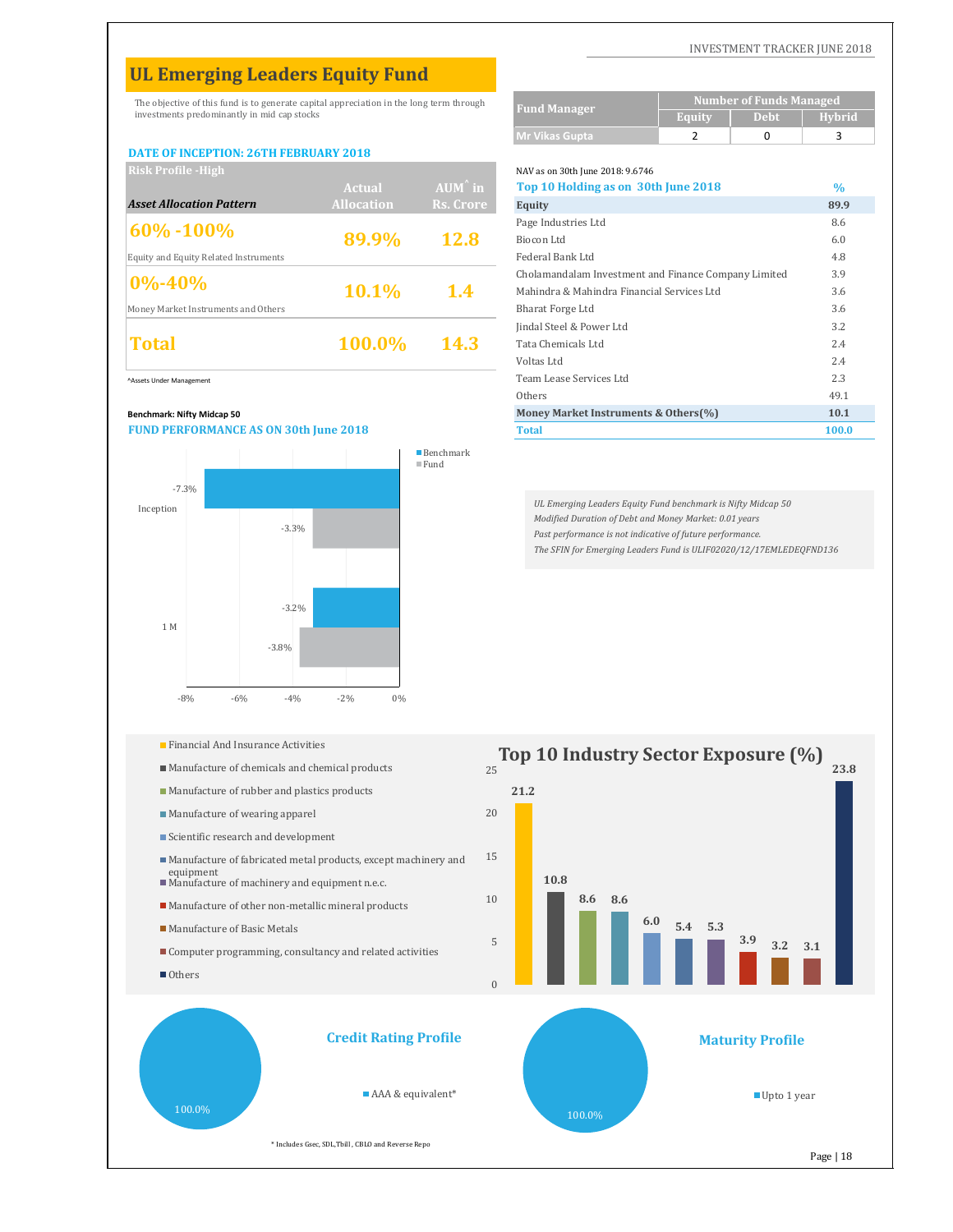**Equity** Debt Hybrid

# **Discontinued Policy Fund**

#### **DATE OF INCEPTION: 19TH SEPTEMBER 2011**

|                                 |                   |                   | $NAV$ as on 30th june 2018: 10.0072    |      |
|---------------------------------|-------------------|-------------------|----------------------------------------|------|
|                                 | <b>Actual</b>     | $AUM^{\wedge}$ in | Top 10 Holding as on 30th June 2018    | $\%$ |
| <b>Asset Allocation Pattern</b> | <b>Allocation</b> | Rs. Crore         | <b>Government Securities</b>           | 91.5 |
| $ 60\% - 100\% $                |                   |                   | 7.28% Govt. of India (MD 03/06/2019)   | 11.9 |
|                                 | 91.5%             | 499.9             | 6.35% Govt. of India (MD 02/01/2020)   | 11.7 |
| Government Securities           |                   |                   | 364 Days Treasury Bill (MD 04/04/2019) | 10.5 |
| $ 0\% - 40\% $                  |                   |                   | 364 Days Treasury Bill (MD 03/01/2019) | 7.1  |
|                                 | 8.5%              | 46.3              | 364 Days Treasury Bill (MD 19/07/2018) | 6.4  |
| Money Market Instruments        |                   |                   | 364 Days Treasury Bill (MD 07/03/2019) | 4.4  |
|                                 |                   |                   | 364 Days Treasury Bill (MD 13/06/2019) | 4.3  |
| Total                           | 100.0%            | 546.2             | 364 Days Treasury Bill (MD 05/07/2018) | 3.8  |
|                                 |                   |                   | 364 Days Treasury Bill (MD 04/10/2018) | 3.6  |

^Assets Under Management

#### **FUND PERFORMANCE AS ON 30th June 2018**



Modified Duration of Debt and Money Market: 0.72 years<br>Past Performance is not indicative of Future performance.<br>The SFIN for Discontinued policy fund is ULIF01319/09/11POLDISCFND136

| <b>Mr Abhishek Das</b>                 | 0 | 6 | 8             |
|----------------------------------------|---|---|---------------|
|                                        |   |   |               |
| NAV as on 30th June 2018: 16.0672      |   |   |               |
| Top 10 Holding as on 30th June 2018    |   |   | $\frac{0}{0}$ |
| <b>Government Securities</b>           |   |   | 91.5          |
| 7.28% Govt. of India (MD 03/06/2019)   |   |   | 11.9          |
| 6.35% Govt. of India (MD 02/01/2020)   |   |   | 11.7          |
| 364 Days Treasury Bill (MD 04/04/2019) |   |   | 10.5          |
| 364 Days Treasury Bill (MD 03/01/2019) |   |   | 7.1           |
| 364 Days Treasury Bill (MD 19/07/2018) |   |   | 6.4           |
| 364 Days Treasury Bill (MD 07/03/2019) |   |   | 4.4           |
| 364 Days Treasury Bill (MD 13/06/2019) |   |   | 4.3           |
| 364 Days Treasury Bill (MD 05/07/2018) |   |   | 3.8           |
| 364 Days Treasury Bill (MD 04/10/2018) |   |   | 3.6           |
| 364 Days Treasury Bill (MD 09/05/2019) |   |   | 2.9           |
| Others                                 |   |   | 24.9          |
| Money Market Instruments & Others(%)   |   |   | 8.5           |
| <b>Total</b>                           |   |   | 100.0         |

**Fund Manager Number of Funds Managed**



\* Includes Gsec, SDL,Tbill , CBLO and Reverse Repo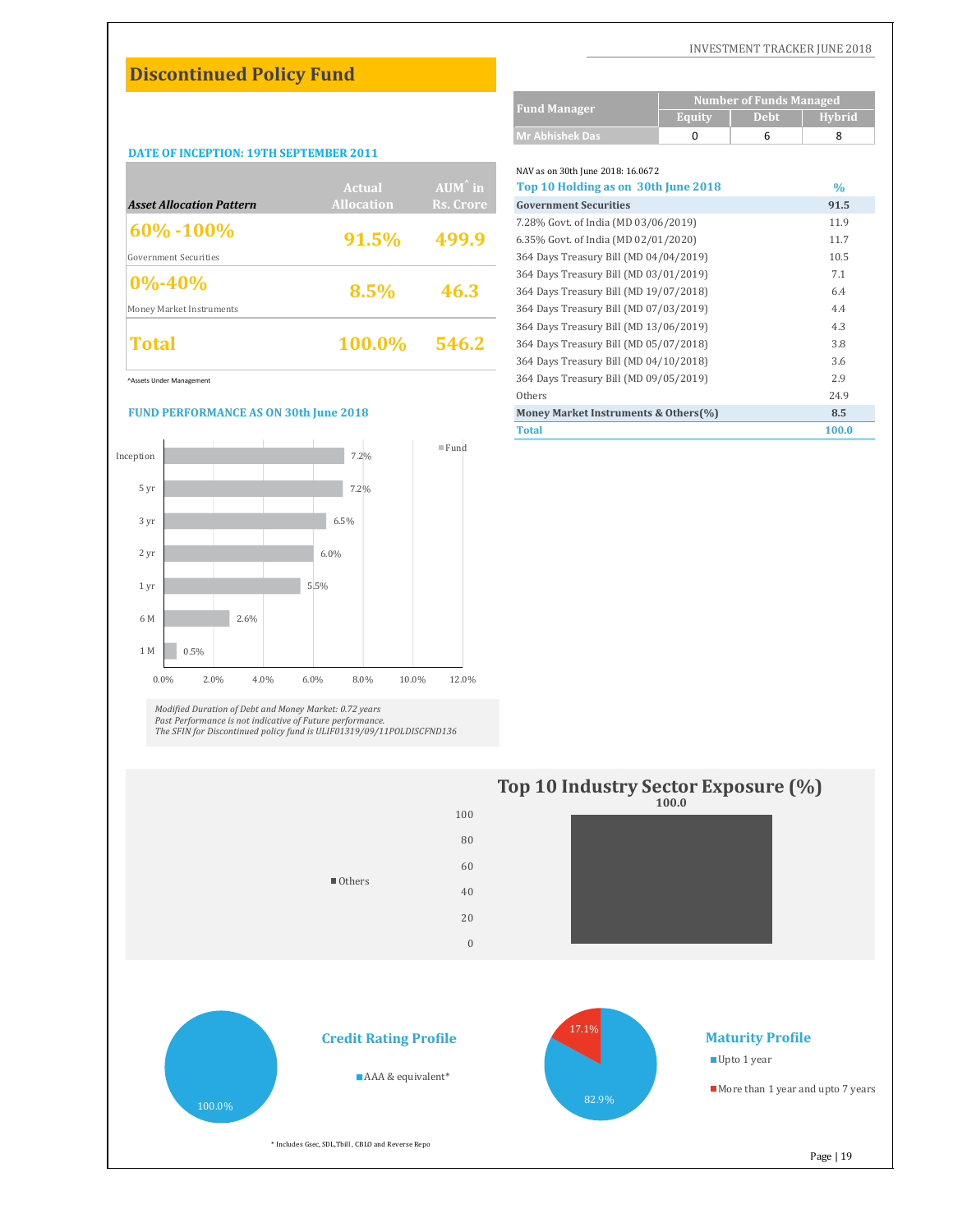**Equity Debt Hybrid**

# **Pension Discontinued Policy Fund**

#### **DATE OF INCEPTION: 08TH DECEMBER 2017**

| Total                           | 100.0%            | 0.4               |                                        |               |
|---------------------------------|-------------------|-------------------|----------------------------------------|---------------|
| Money Market Instruments        |                   |                   |                                        |               |
| $ 0\% - 40\% $                  | 31.5%             | 0.1               |                                        |               |
| Government Securities           |                   |                   | <b>Total</b>                           | 100.0         |
|                                 | 68.5%             | 0.3               | Money Market Instruments & Others(%)   | 31.5          |
| $ 60\% - 100\% $                |                   |                   | 364 Days Treasury Bill (MD 04/10/2018) | 68.5          |
| <b>Asset Allocation Pattern</b> | <b>Allocation</b> | Rs. Crore         | <b>Government Securities</b>           | 68.5          |
|                                 | <b>Actual</b>     | $AUM^{\wedge}$ in | Top 10 Holding as on 30th June 2018    | $\frac{0}{0}$ |
|                                 |                   |                   | NAV as on 30th June 2018: 10.2627      |               |

| Mr Abhishek Das                        | 6 | 8             |
|----------------------------------------|---|---------------|
|                                        |   |               |
| NAV as on 30th June 2018: 10.2627      |   |               |
| Top 10 Holding as on 30th June 2018    |   | $\frac{0}{0}$ |
| <b>Government Securities</b>           |   | 68.5          |
| 364 Days Treasury Bill (MD 04/10/2018) |   | 68.5          |
| Money Market Instruments & Others(%)   |   | 31.5          |
| <b>Total</b>                           |   | 100.0         |

**Fund Manager Number of Funds Managed**

^Assets Under Management

## **FUND PERFORMANCE AS ON 30th June 2018**



Modified Duration of Debt and Money Market: 0.21 years<br>Past Performance is not indicative of Future performance.<br>The SFIN for Pension Discontinued policy fund is ULIF01705/11/15PENSDISFND136

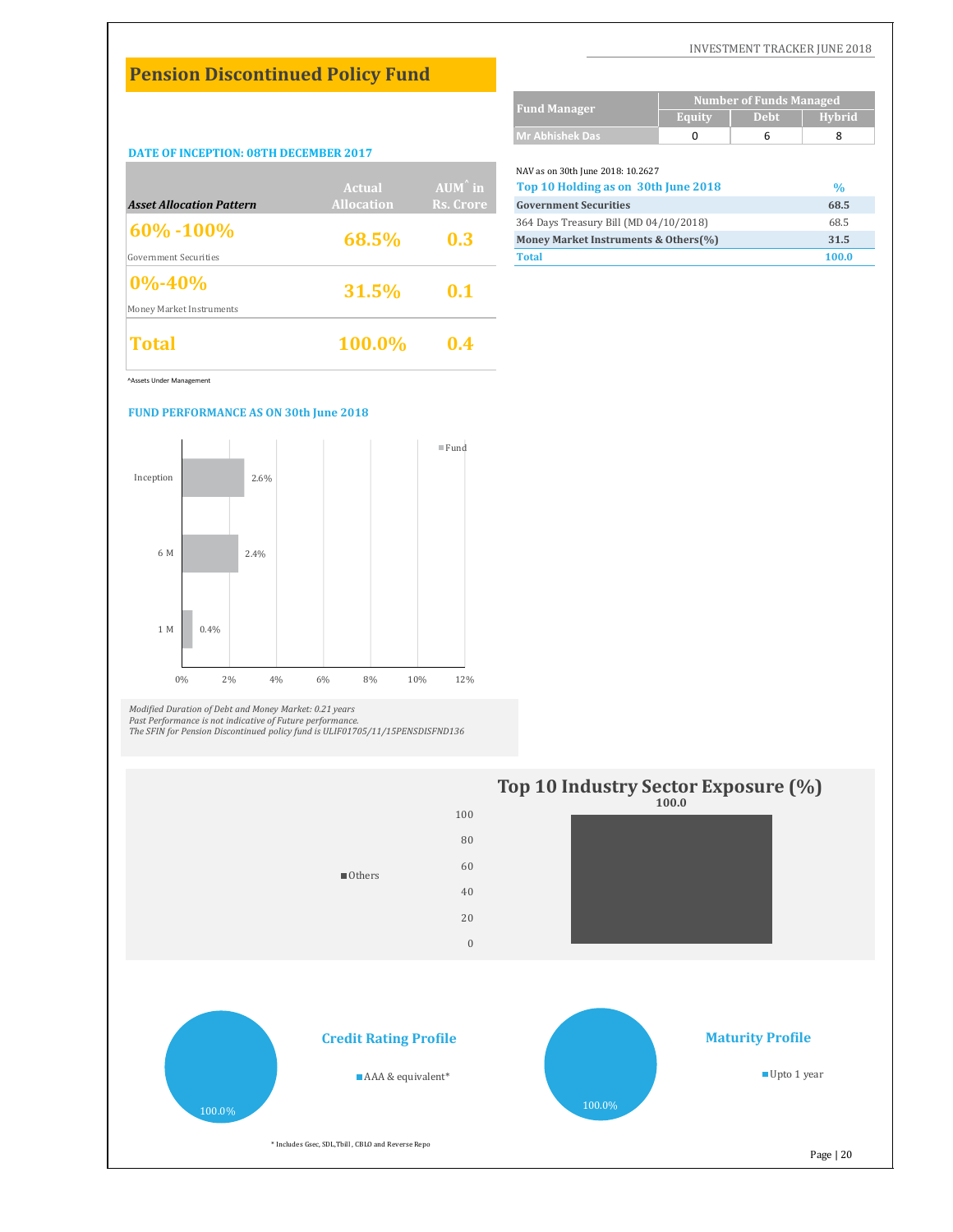# **Policyholders Unclaimed Fund**

|                                           |                   |                   | <b>Mr Abhishek Das</b>               | 0 | 6 | 8             |
|-------------------------------------------|-------------------|-------------------|--------------------------------------|---|---|---------------|
| <b>DATE OF INCEPTION: 01ST APRIL 2016</b> |                   |                   |                                      |   |   |               |
|                                           |                   |                   | NAV as on 30th June 2018: 11.4509    |   |   |               |
|                                           | Actual            | $AUM^{\hat{}}$ in | Holding as on 30th June 2018         |   |   | $\frac{0}{0}$ |
| <b>Asset Allocation Pattern</b>           | <b>Allocation</b> | Rs. Crore         | Money Market Instruments & Others(%) |   |   | 100.0         |
| $ 0\% - 100\%$                            | 100.0%            | 20.7              | <b>Total</b>                         |   |   | 100.0         |
| Money Market Instruments                  |                   |                   |                                      |   |   |               |
| Total                                     | $100.0\%$ 20.7    |                   |                                      |   |   |               |

| <b>Fund Manager</b>                           | <b>Number of Funds Managed</b> |             |        |  |  |  |
|-----------------------------------------------|--------------------------------|-------------|--------|--|--|--|
|                                               | <b>Equity</b>                  | <b>Debt</b> | Hybrid |  |  |  |
| <b>Mr Abhishek Das</b>                        | 0                              | 6           | 8      |  |  |  |
|                                               |                                |             |        |  |  |  |
| NAV as on 30th June 2018: 11.4509             |                                |             |        |  |  |  |
| Holding as on 30th June 2018<br>$\frac{0}{0}$ |                                |             |        |  |  |  |
| Money Market Instruments & Others(%)<br>100.0 |                                |             |        |  |  |  |
| <b>Total</b><br>100.0                         |                                |             |        |  |  |  |

^Assets Under Management

## **FUND PERFORMANCE AS ON 30th June 2018**



Modified Duration of Debt and Money Market: 0.36 years<br>Past Performance is not indicative of Future performance.<br>The SFIN for Policyholders Unclaimed Fund is ULIF01901/04/16UNCLAIMFND136

100.0%



\* Includes Gsec, SDL,Tbill , CBLO and Reverse Repo